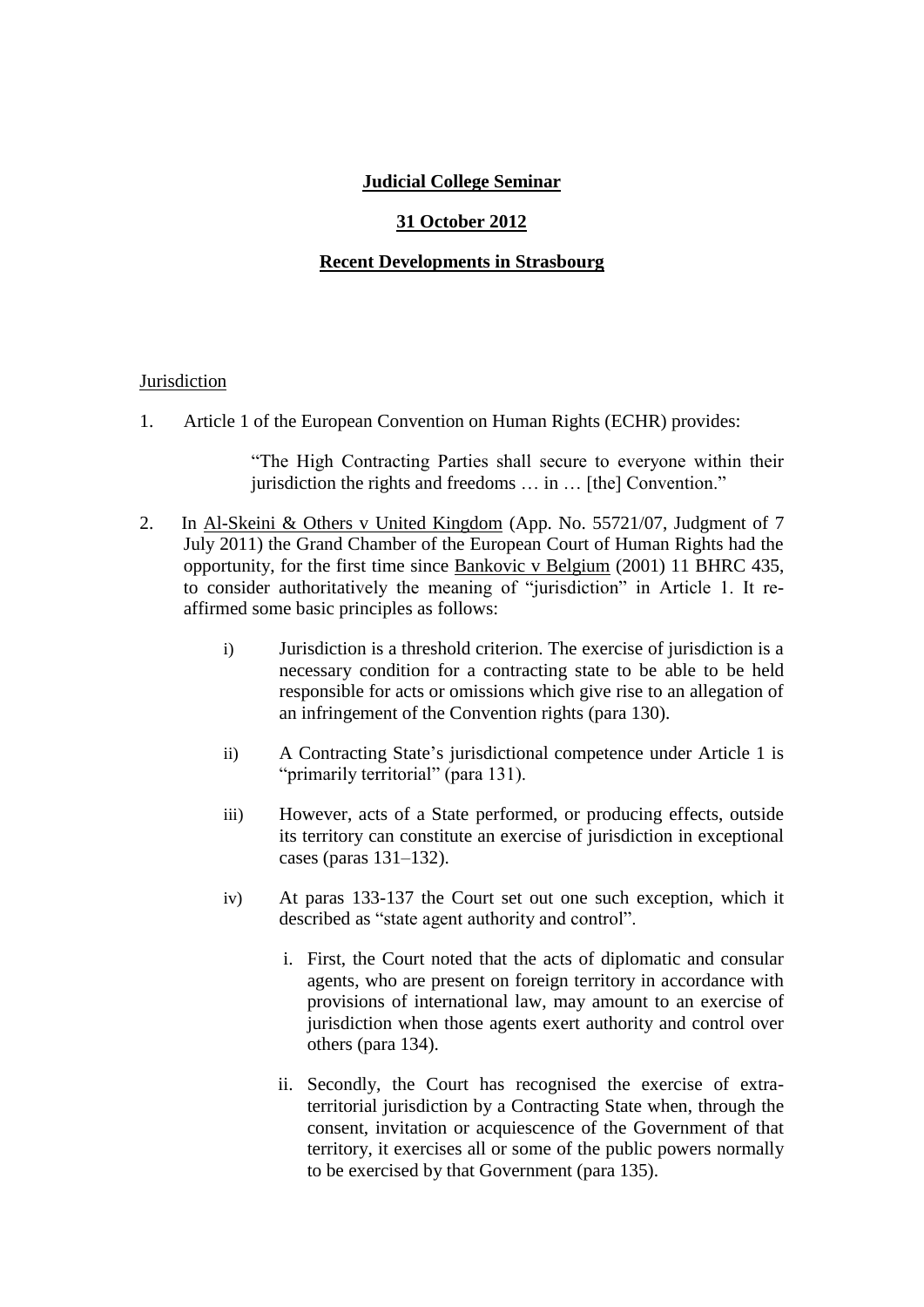- iii. In addition there are certain circumstances in which the use of force by a State's agents operating outside its territory may bring the individual thereby brought under the control of the State's authorities within its jurisdiction (para 136). In that context the Court made it clear that it did not consider that jurisdiction arose solely from the control exercised by the State over the buildings, aircraft or ships in which the individuals were held. What was decisive in such cases was the exercise of physical power and control over the person in question.
- iv. The Court concluded that:

"Whenever the State through its agents exercises control and authority over an individual, and thus jurisdiction, the State is under an obligation under Article 1 to secure to that individual the rights and freedoms under…….the Convention that are relevant to the situation of that individual. In this sense, therefore, the Convention rights can be 'divided and tailored'…." (para 137). $<sup>1</sup>$ </sup>

- 3. At paras 138-140 the Court turned to another exception to the territorial principle which is when, as a consequence of lawful or unlawful military action, a Contracting State exercises effective control of an area outside its national territory. The obligation to secure, in such an area, the Convention rights derives from the fact of such control, whether it is exercised directly, through the Contracting State's own armed forces, or through a subordinate local administration. In such cases of jurisdiction, the controlling State has the responsibility under Article 1 to secure, within the area under its control, the entire range of substantive rights in the Convention and those protocols which it has ratified. (para 138). In determining whether effective control exists, the Court will primarily have regard to the strength of the State's military presence in the area but other indicators may also be relevant, such as the extent to which its military, economic and political support for the local subordinate administration provides it with influence and control over the region (para 139).
- 4. At paras 143-148 the Court turned to the application of these principles to the facts of the cases before it. At paras 149-150 the Court reached the conclusion that:

"Following the removal from power of the Ba'ath regime and until the accession of the Interim Government, the United Kingdom (together with the United States) assumed in Iraq the exercise of some of the public powers normally to be exercised by a sovereign Government. In particular the United Kingdom assumed authority and responsibility for the maintenance of security in South East Iraq. In these exceptional circumstances, the Court considers that the United Kingdom, through its soldiers engaged in security operations in Basra during the period in question, exercised authority and control over individuals killed in the

-

<sup>1</sup> The Grand Chamber has repeated this point subsequently in *Hirsi Jamaa and Others v. Italy*, (Application no. 27765/09, Judgment 23 February 2012, §74, GC).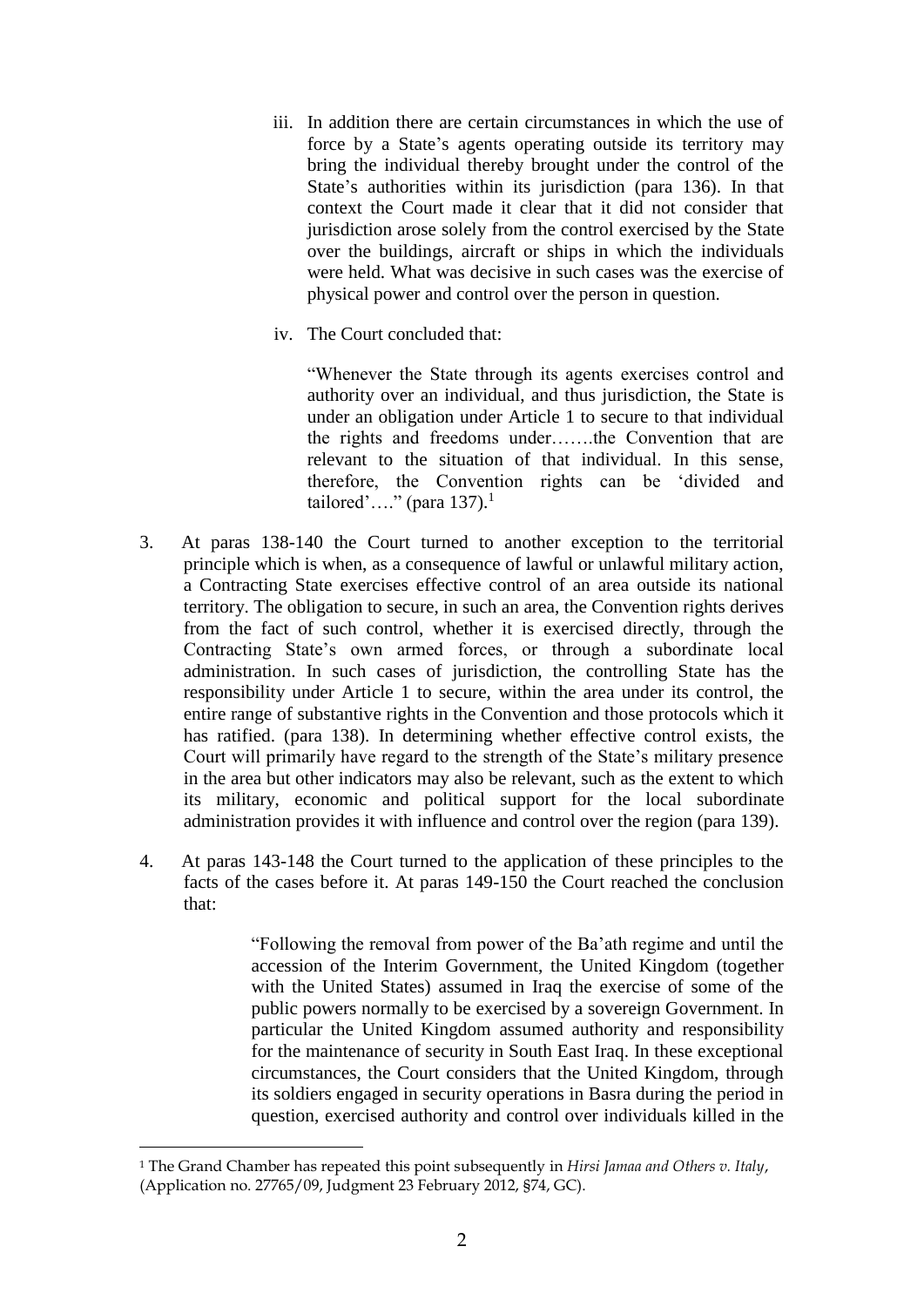course of such security operations, so as to establish a jurisdictional link between the deceased and the United Kingdom for the purposes of Article 1 of the Convention."

- 5. At paragraph 150 the Court concluded that on the facts of each of the five cases before it, the jurisdictional link between the United Kingdom and the deceased had been established.
- 6. It remains to be seen whether, and to what extent, the Supreme Court follows the judgment of the Grand Chamber in preference to the decision of the House of Lords in R (Al-Skeini) v Secretary of State for Defence [2008] AC 153 and its own decision in R (Smith) v Oxfordshire Assistant Deputy Coroner [2011] 1 AC 1. The jurisdictional question in Smith (whether British soldiers operating overseas under the command and control of the United Kingdom are subject to UK jurisdiction for the purposes of the Convention) is currently being considered by the Court in Strasbourg in the case of Pritchard v UK App. No 1573/11 (judgment expected in the next 6 months).
- 7. On 19 October 2012 the Court of Appeal in Susan Smith and others v Ministry of Defence, CA [2012] EWCA Civ 1365 decided that although not strictly bound by the Supreme Court judgment in Smith, it would only overturn its decision on jurisdiction if compelled to do so by the ruling of the Grand Chamber in Al-Skeini, which it considered that it was not; the effect of Al-Skeini not being conclusive on the issue. Accordingly, it upheld the Supreme Court's ruling in Smith that soldiers do not remain within their sending State's jurisdiction when serving overseas. The Court of Appeal granted the Appellants permission to appeal to the Supreme Court. The question now is whether it will be Strasbourg or the Supreme Court that decides the question first. The Government is arguing before Strasbourg in Pritchard that the Supreme Court should be allowed to decide the point again in Susan Smith, in the light of Al-Skeini, before the Court decides Pritchard. The Applicant is arguing the contrary.

#### Expulsion on grounds of national security and risk of ill-treatment and unfair trial

Othman v United Kingdom (2012) 55 EHRR 1 (Application number 8139/09, judgment of 17 January 2012)

8. This case is sometimes known as the Abu Qatada case and was decided by the Fourth Section of the Court sitting as a Chamber. This is the well-publicised case in which the applicant's deportation to Jordan is being sought on grounds of national security. The applicant had been tried in his absence in Jordan. He was convicted. A memorandum of understanding was reached between the Governments of the United Kingdom and Jordan which was thought to enable the return of individuals such as the applicant in spite of the previous record of the Jordanian authorities, which would have prevented their return because there was a real risk of a violation of Article 3. In the domestic court proceedings the House of Lords held that there was no reason in law to prevent the applicant's deportation to Jordan: [2009] UKHL 10. In particular the House of Lords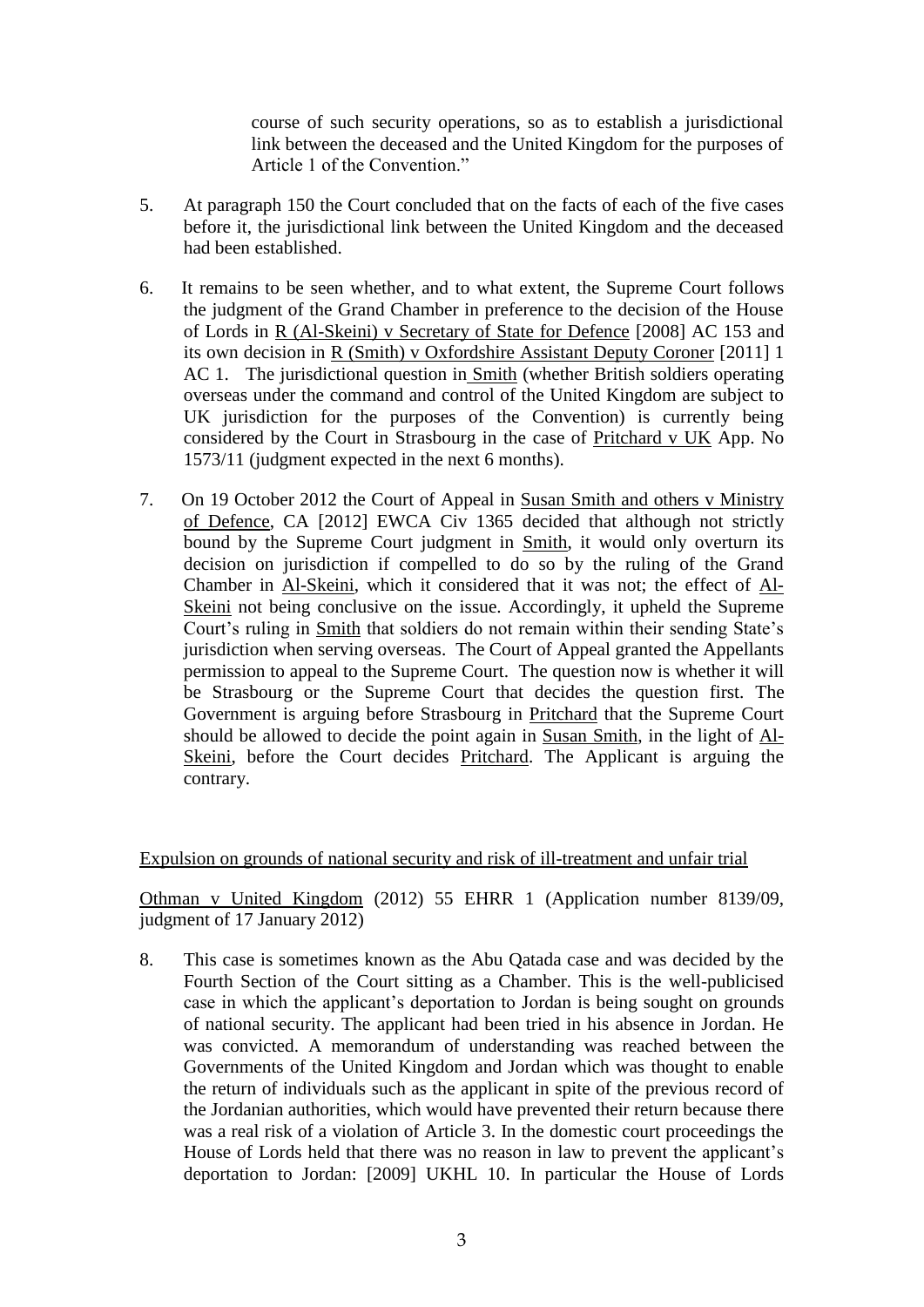rejected both the argument based on Article 3 and the argument based on Article 6.

- 9. The European Court of Human Rights considered the Article 3 argument at paragraphs 183 to 207 of its judgment. At paragraph 185 the Court confirmed that expulsion by a Contracting State to another state (which may not be a party to the Convention) gives rise to an issue under Article 3 where substantial grounds have been shown for believing that the person concerned faces a real risk of being subjected to treatment contrary to Article 3. In such a case, Article 3 implies an obligation not to deport the person in question to that country. Article 3 is absolute and it is not possible to weigh the risk of ill-treatment against the reasons put forward for the expulsion, for example national security.
- 10. At paragraph 186 the Court accepted that there is widespread concern within the international community as to the practice of seeking assurances to allow for the deportation of those considered to be a threat to national security. However, the Court was of the view that it is not for it to rule upon the propriety of seeking assurances or to assess the long-term consequences of doing so. Its only task is to examine whether the assurances obtained in a particular case are sufficient to remove any real risk of ill-treatment. At paragraph 187 the Court said that assurances are not in themselves sufficient to ensure adequate protection against the risk of ill-treatment. There is an obligation to examine whether assurances provide, in their practical application a sufficient guarantee that the applicant will be protected against the risk of ill-treatment. At paragraph 188 the Court said that, in assessing the practical application of assurances and determining what weight is to be given to them, the preliminary question is whether the general human rights situation in the receiving State excludes accepting any assurances whatsoever. However, it will only be in rare cases that the general situation in a country will mean that no weight at all can be given to assurances.
- 11. At paragraph 189 the Court said that more usually, it will assess, first, the quality of assurances given and, secondly, whether, in light of the receiving State's practices, they can be relied upon. In doing so the Court will have regard amongst other things to the following factors:
	- (1) Whether the terms of the assurances have been disclosed to the Court.
	- (2) Whether the assurances are specific or are general and vague.
	- (3) Who has given the assurances and whether that person can bind the receiving State.
	- (4) If the assurances have been issued by the central Government of the receiving State, whether local authorities can be expected to abide by them.
	- (5) Whether the assurances concern treatment that is legal or illegal in the receiving State.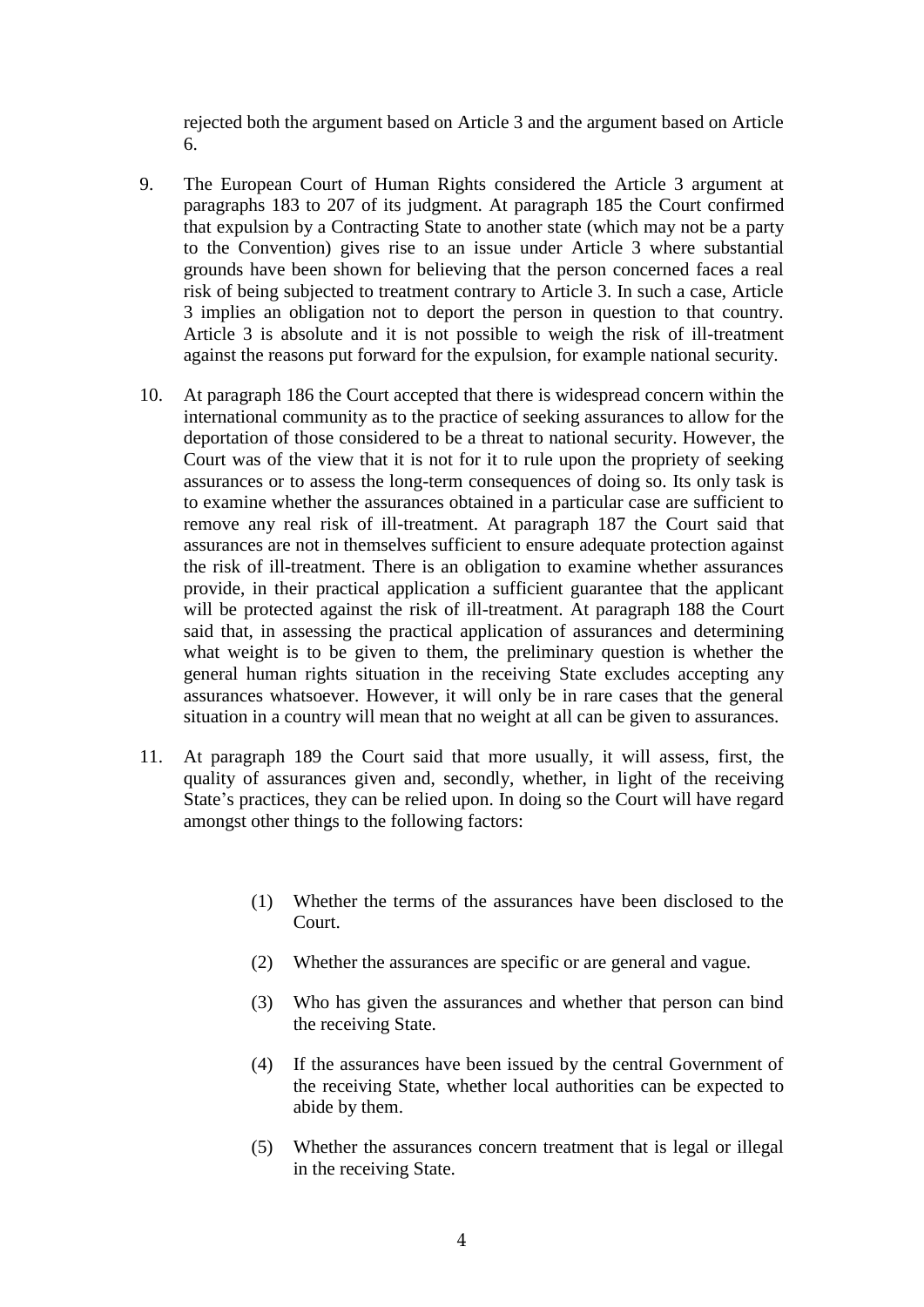- (6) Whether they have been given by a Contracting State.
- (7) The length and strength of bi-lateral relations between the sending and receiving States, including the receiving State's record regarding such assurances.
- (8) Whether compliance with the assurances can be objectively verified through diplomatic or other monitoring mechanisms, including providing unfettered access to the applicant's lawyers.
- (9) Whether there is an effective system of protection against torture in the receiving State, including whether it is willing to cooperate with international monitoring mechanisms (including international human rights NGO's) and whether it is willing to investigate allegations of torture and to punish those responsible.
- (10) Whether the applicant has previously been ill-treated in the receiving State.
- (11) Whether the reliability of the assurances has been examined by the domestic courts of the sending/Contracting State.
- 12. Applying its reasoning to the facts of the particular case before it, the Court concluded that the memorandum of understanding was sufficient to displace the real risk that would otherwise have existed under Article 3. The Court took into account a number and wide range of factors. These included, at paragraph 194, the fact that the memorandum in question was specific and comprehensive: it addressed directly the protection of the applicant's Convention rights in Jordan and was unique, in the Court's view, in that it had withstood the extensive examination which had been carried out by an independent tribunal in the UK, the Special Immigration Appeals Commission (SIAC). The Court was of the view that the MOU in that case was "superior in both its detail and its formality to any assurances which the Court has previously examined."
- 13. At paragraph 196 the Court was also of the view that, in the particular circumstances of this case, the applicant's high profile would not place him at a greater risk but rather would make the Jordanian authorities careful to ensure that he was properly treated because they would be aware that ill-treatment would have serious consequences for Jordan's bi-lateral relationship with the UK and "would also cause international outrage."
- 14. In all the circumstances of the case the Court found that the applicant's deportation to Jordan would not violate Article 3 of the Convention.
- 15. At paragraphs 231 to 235 of its judgment, the Court considered whether there would be a breach of Article 5 if the applicant were deported to Jordan. The Court considered that, in spite of its earlier doubts in Tomic, Article 5 can in principle apply in an expulsion case. At paragraph 233 the Court said:

"The Court considers that a Contracting State would be in violation of Article 5 if it removed an applicant to a State where he or she was at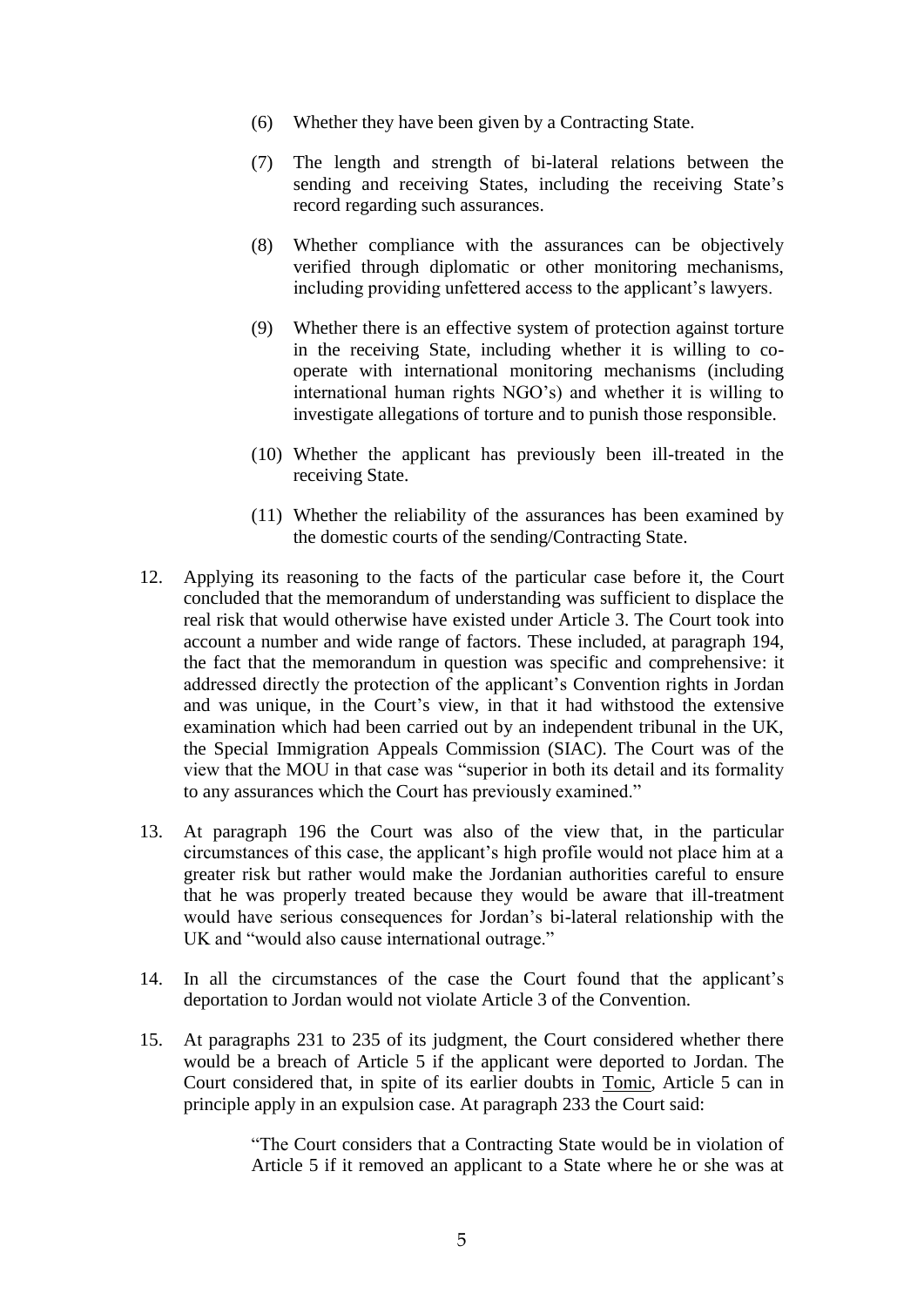real risk of a flagrant breach of that Article. However, as with Article 6, a high threshold must apply. A flagrant breach of Article 5 would occur only if, for example, the receiving State arbitrarily detained an applicant for many years without any intention of bringing him or her to trial. A flagrant breach of Article 5 might also occur if an applicant would be at risk of being imprisoned for a substantial period in the receiving State, having previously been convicted after a flagrantly unfair trial."

- 16. On the facts of the case before it, the Court found that there would not be a flagrant breach of Article 5: see paragraphs 234-235 of the judgment.
- 17. At paragraphs 258 to 287 of its judgment the Court set out its views on Article 6 in connection with expulsion of people from a Contracting State to a third State. At paragraph 258 it confirmed that an issue might "exceptionally be raised under Article 6 by an expulsion or extradition decision in circumstances where the fugitive had suffered or risked suffering a flagrant denial of justice in the requesting country." At paragraph 299 the Court said that term "flagrant denial of justice" has been synonymous with a trial which is manifestly contrary to the provisions of Article 6 or the principles embodied in it. The Court has indicated that certain forms of unfairness could amount to a flagrant denial of justice:
	- conviction in a person's absence with no possibility subsequently to obtain a fresh determination of the merits of the charge.
	- a trial which is summary in nature and conducted with a total disregard for the rights of the defence.
	- detention without any access to an independent and impartial tribunal to have the legality of the detention reviewed.
	- deliberate and systematic refusal of access to a lawyer, especially for an individual detained in a foreign country.
- 18. At paragraph 260 the Court emphasised that the test "is a stringent test of unfairness." A flagrant denial of justice goes beyond mere irregularities or lack of safeguards in the trial procedures such as might result in a breach of Article 6 occurring within a Contracting State itself. "What is required is a breach of the principles of fair trial guaranteed by Article 6 which is so fundamental to amount to a nullification, or destruction of the very essence, of the right guaranteed by that Article."
- 19. At paragraph 261 the Court said that the same standard and burden of proof should apply as in Article 3 expulsion cases. It is for the applicant to adduce evidence capable of proving that there are substantial grounds for believing that, if he is removed from a Contracting State, he would be exposed to a real risk of being subjected to a flagrant denial of justice. Where such evidence is adduced, it is for the Government to dispel any doubts about it.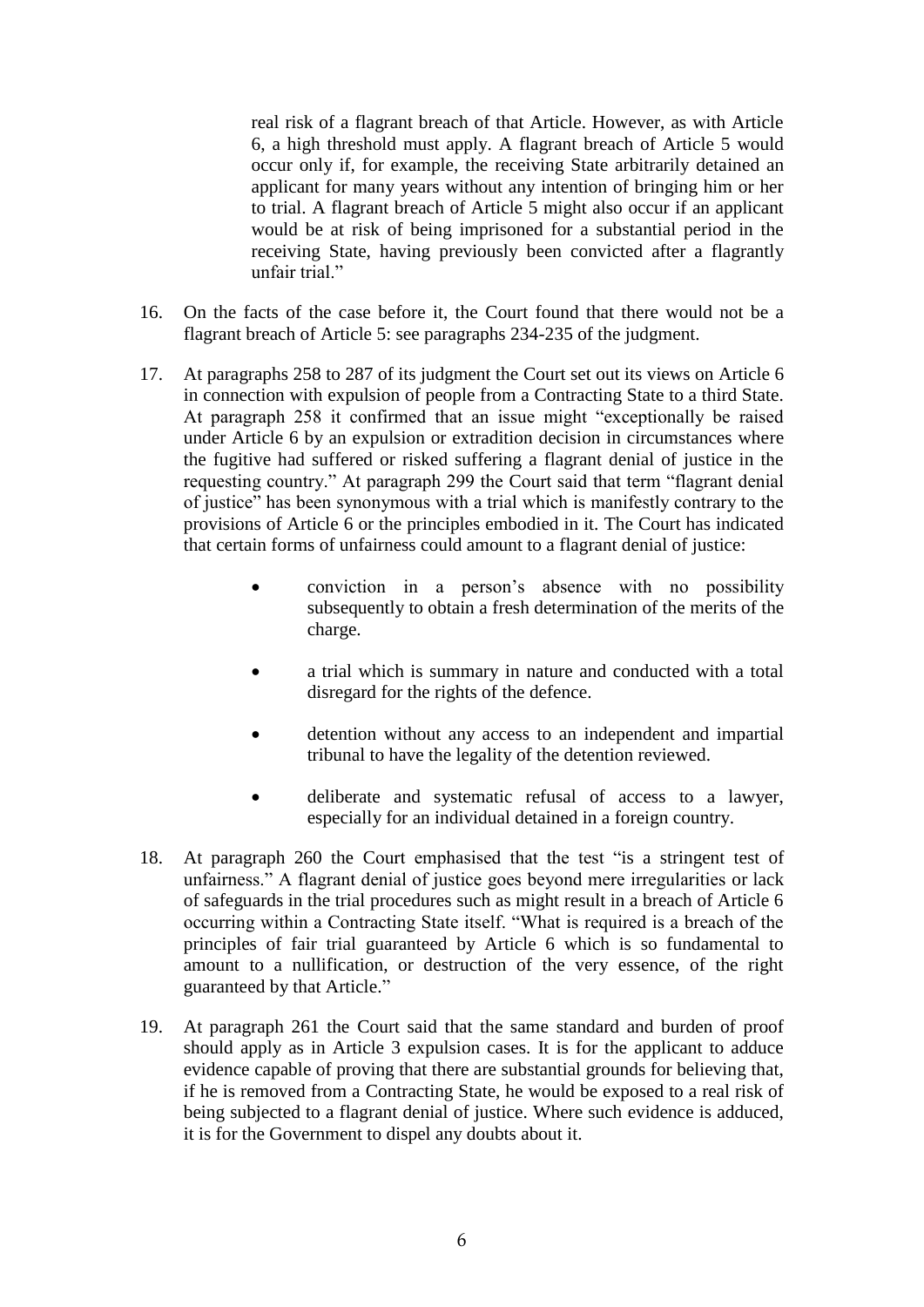20. At paragraph 263 of its judgment the Court went on to consider the question whether the admission of evidence obtained by torture amounts to a flagrant denial of justice. The Court considered that it would. At paragraph 264 the Court said that international law, like the common law before it, has declared its unequivocal opposition to the admission of torture evidence and that there are powerful legal and moral reasons for this. The Court said that:

> "No legal system based on the rule of law can countenance the admission of evidence – however reliable – which has been obtained by such a barbaric practice as torture. The trial process is a cornerstone of the rule of law. Torture evidence damages irreparably that process; it substitutes force for the rule of law and taints the reputation of any court that admits it. Torture evidence is excluded to protect the integrity of the trial process and, ultimately, the rule of law itself."

- 21. On the facts of the case before it, the Court found that the incriminating statements against the applicant in Jordan had been made by two men who had been subjected to torture: see paragraphs 269-270 of the judgment.
- 22. The Court was of the view that the standard of proof was "only"... "a real risk that the evidence against the applicant was obtained by torture." It did not accept the Government's argument that the Defendant needed to establish on the balance of probabilities test that the evidence had been obtained by torture, nor indeed did it accept that this was the test that would apply on the basis of the ruling of the majority of the House of Lords in  $A$  (No. 2): see paragraphs 272-274.
- 23. Turning to the facts of the case before it, at paragraphs 281-285, the Court concluded that the applicant had discharged the burden of proof required to demonstrate a real risk of a flagrant denial of justice if he were deported to Jordan. Overall, therefore, it concluded at paragraph 287 that the applicant's deportation would be in violation of Article 6 of the Convention. That conclusion has led to well-publicised efforts by the Government of the United Kingdom to negotiate further assurances from the Jordanian authorities that the offending evidence will not be used in any trial of the applicant in Jordan were he to be returned there. The Court has declined to refer the case to the Grand Chamber.

# A real risk of harm and deportation

24. In S.H v United Kingdom (2012) 54 EHRR 4, App. No. 19956/06 the European Court of Human Rights considered the refusal of an application for asylum by a Bhutanese national of Nepalese ethnic origin. Whilst the special adjudicator accepted the claimed ethnic origin (contrary to the finding of the Secretary of State) he considered that there was insufficient evidence in relation to the persecution alleged, albeit that the Secretary of State accepted that individuals of Nepalese origin were frequently subject to discrimination. A further appeal to the IAT was dismissed and the Court of Appeal refused permission to appeal. The Secretary of State refused to hear further submissions.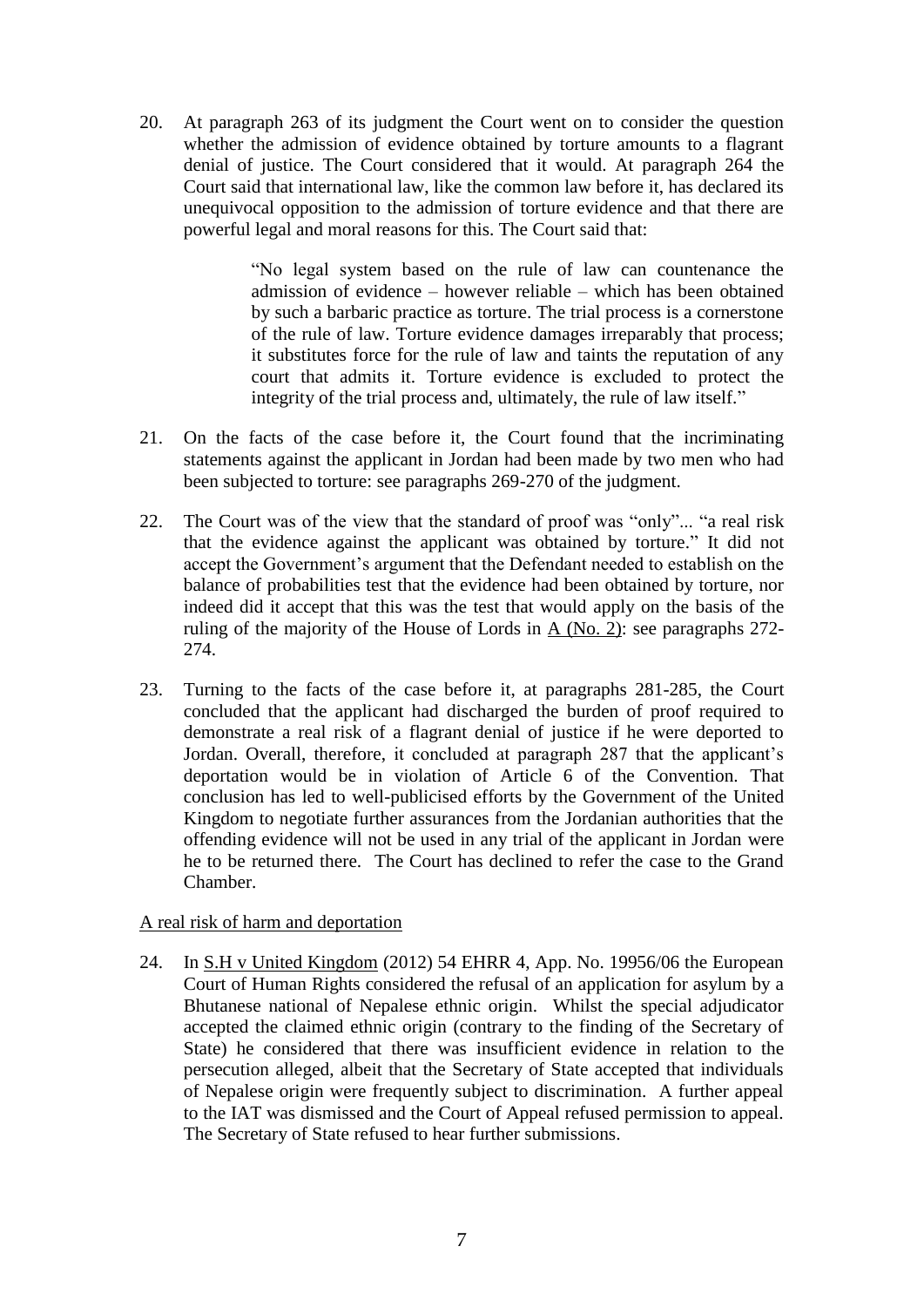25. The Court found that whilst there was no evidence from the UNHCR in relation to Bhutan, since the country was a closed country, the evidence there was (from Amnesty, Human Rights Watch and the Human Rights Council of Bhutan) supported the applicant's claim that he would be at risk of imprisonment and illtreatment, including torture if he was returned because of his ethnic origin. Whilst the expert evidence was found insufficient to be able to predict precisely what might happen to the applicant on return, the Court considered that it did show that there were substantial grounds for believing that there was a real risk that he would be subjected to ill treatment. In those circumstances, in the absence of evidence from the Government to dispel those concerns, it was held that deportation of the applicant would breach Article 3: see paragraphs 71-72 of the judgment.

#### Extradition where risk involves 'life without parole' and Article 3

- 26. In Harkins & Edwards v United Kingdom (App. Nos. 9146/07 and 32650/07, judgment of 17 January 2012) the European Court of Human Rights had to consider whether the extradition of a person to the United States where there was a possibility that a life sentence would be imposed without the possibility of parole is compatible with Article 3 of the Convention. In doing so the Court had to consider the correctness of the decision of the House of Lords in R (Wellington) v Secretary of State for the Home Department [2008] UKHL 72.
- 27. The Court held, first, that the question whether there is a real risk of treatment contrary to Article 3 in a third State cannot depend on the legal basis for removal to that State. Accordingly, the Court considered that there was no distinction in principle between extradition cases and other cases of removal from the territory of a Contracting State: see para 120 of the judgment.
- 28. Secondly, the Court held that there is no distinction in principle in such cases of extradition or removal between torture and other forms of ill-treatment prohibited by Article 3. As the Court put it at para 122:

"Where, as in the extra-territorial context, a prospective assessment is required, it is not always possible to determine whether the illtreatment which may ensue in the receiving State will be sufficiently severe to qualify as torture. Moreover, the distinction between torture and other forms of ill-treatment can be more easily drawn in cases where the risk of the ill-treatment stems from factors which do not engage either directly or indirectly the responsibility of the public authorities of the receiving State……"

29. Thirdly, the Court was of the view that no distinction can be drawn in principle between the assessment of the minimum level of severity required in the domestic context and the same assessment in the extra-territorial context: see paras 124-128 of the judgment. At para 129 the Court emphasised, however, that in reaching this conclusion, the Court agreed with Lord Brown's observation in Wellington that the absolute nature of Article 3 does not mean that any form of ill-treatment will act as a bar to removal from a Contracting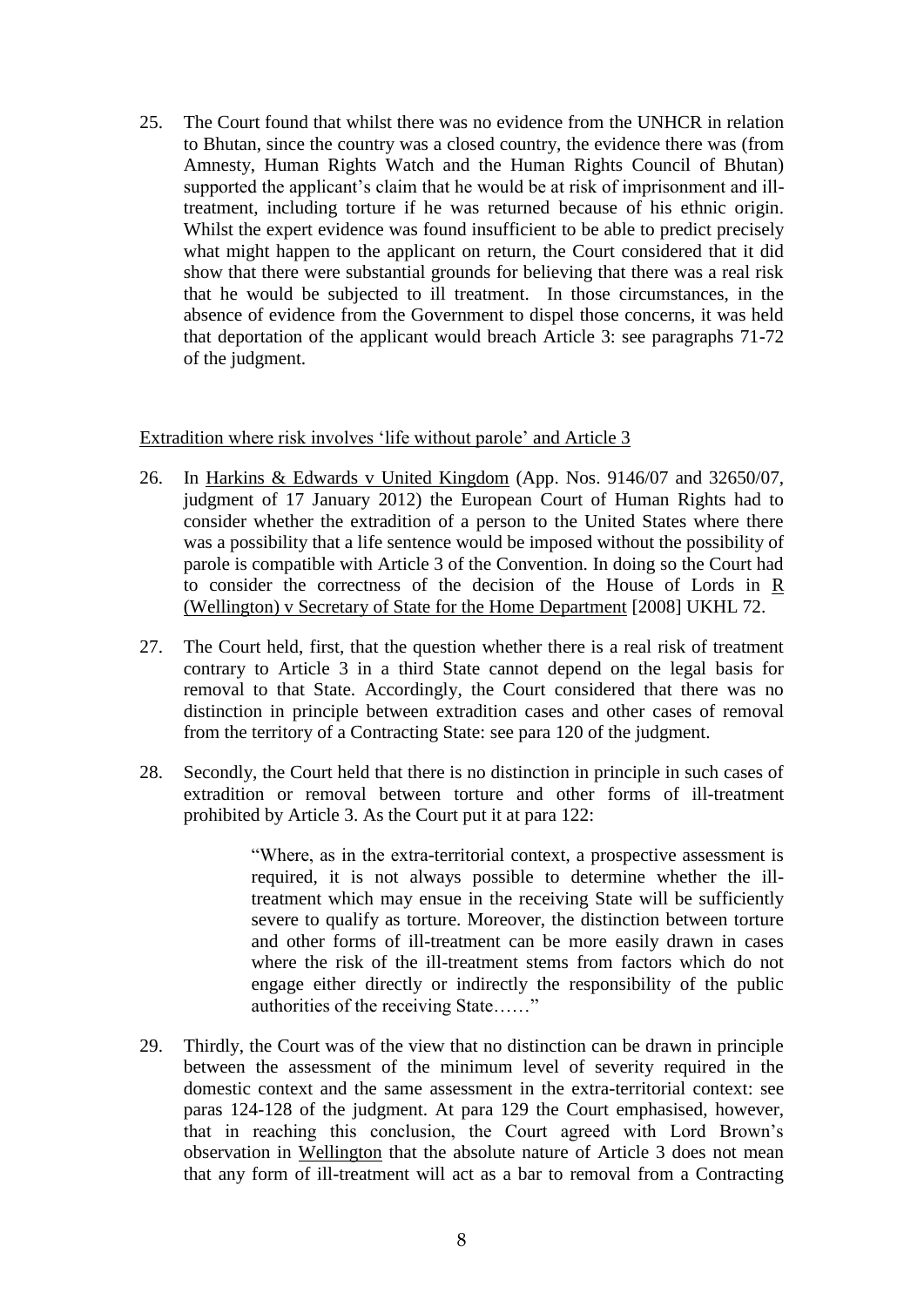State. As Lord Brown observed, the Court has repeatedly stated that the Convention does not purport to be a means of requiring the Contracting States to impose Convention standards on other States. At para 131 of its judgment the Court also emphasised that it has been very cautious in finding that removal from the territory of a Contracting State would be contrary to Article 3. It has only rarely reached such a conclusion and, save for cases involving the death penalty it has even more rarely found that there would be a violation if an applicant were to be removed to a State which has a long history of respect for democracy, human rights and the rule of law.

- 30. The Court was prepared to accept that while, in principle, matters of appropriate sentencing largely fall outside the scope of the Convention, a "grossly disproportionate sentence could amount to ill-treatment contrary to Article 3 at the moment of its imposition": see para 133 of the judgment. However, in the same paragraph the Court emphasised that the comparative materials that were before it demonstrate that "gross disproportionality" is a strict test and it will only be on "rare and unique occasions" that the test will be met. The Court was also prepared to accept that, in a removal case, a violation would arise if the applicant could demonstrate that he or she was at a real risk of receiving a grossly disproportionate sentence in the receiving State. The Court considered that it will only be in very exceptional cases that an applicant will be able to demonstrate that the sentence in a non-Contracting State would be grossly disproportionate and thus contrary to Article 3.
- 31. The Court considered that it is necessary to distinguish between three different types of sentence:
	- (1) A life sentence with eligibility for release after a minimum period has been served.
	- (2) A discretionary sentence of life imprisonment without the possibility of parole.
	- (3) A mandatory sentence of life imprisonment without the possibility of parole: see para 135 of the judgment.
- 32. The Court was of the view that the first type of sentence is clearly reducible and so no issue can arise under Article 3.
- 33. As to the second type of sentence, the Court observed that normally such sentences are imposed for offences of the utmost severity such as homicide. The Court was of the view that an Article 3 issue will only arise when it can be shown:
	- (1) that the applicant's continued imprisonment can no longer be justified on any legitimate grounds (such as punishment, deterrence, public protection or rehabilitation); and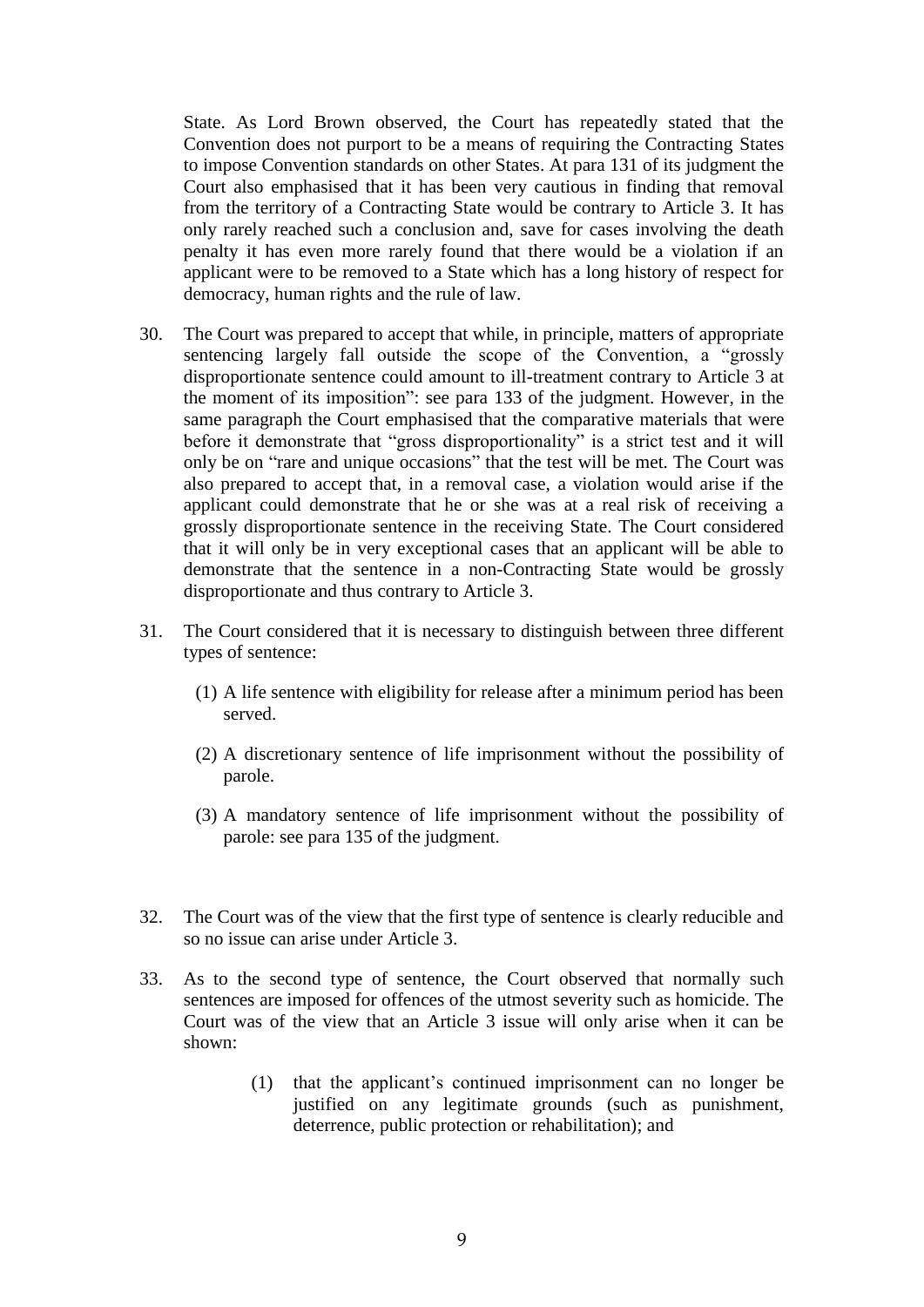- (2) the sentence is irreducible *de facto* and *de jure*: see para 137 of the judgment.
- 34. As to the third type of sentence, the Court considered that greater scrutiny is required because the vice of any mandatory sentence is that it deprives the defendant of any possibility of putting forward any mitigating factors before the sentencing Court. This is especially true in the case of a mandatory sentence of life imprisonment without the possibility of parole, a sentence which in effect condemns a defendant to spend the rest of his days in prison, irrespective of his level of culpability and whether the sentencing Court considers the sentence to be justified. However, the Court did not consider that this means that a mandatory sentence of life imprisonment without the possibility of parole is *per se* incompatible with the Convention. The Court concluded that, in the absence of such gross disproportionality, an Article 3 issue will arise for a mandatory sentence in the same way as for a discretionary sentence: see para 138 of the judgment.<sup>2</sup>
- 35. On the facts of the particular cases before it, the Court found that in neither would there be a violation of Article 3: see paras 140 and 142 of the judgment.

### Extradition and prison conditions

<u>.</u>

- 36. In the case of Babar Ahmad & others v United Kingdom (App. Nos. 24027/07 & others, judgment of 10 April 2012), the European Court of Human Rights had to consider again a question of extradition of persons to the United States. In particular the issue arose as to whether the conditions in which they might be held, at a so called "super-max prison", ADX Florence in Colorado, were so severe that their extradition would contravene Article 3 of the Convention. Those conditions would involve isolation for very long periods during the day in very secure conditions.
- 37. At para 201 of its judgment the Court reiterated that, in order to fall under Article 3, ill-treatment must attain a minimum level of severity. The assessment of this minimum level is relative and depends on all the circumstances of the case such as the duration of the treatment, its physical and mental effects and, in some cases, the state of health of the victim. Although the question whether the purpose of the treatment is to humiliate or debase the victim is a factor to be taken into account, the absence of any such purpose cannot conclusively rule out a finding of violation of Article 3.
- 38. At para 202 the Court repeated that, for a violation of Article 3 to arise from an applicant's conditions of detention, the suffering and humiliation involved must go beyond that inevitable element of suffering or humiliation connected with a given form of legitimate treatment or punishment. It noted that measures depriving a person of his liberty may often involve an element of suffering or humiliation. However, the State must ensure that a person is detained under conditions which are compatible with respect for human dignity, that the

<sup>2</sup> The whole life sentence (life without parole) provided for in the Criminal Justice Act 2003 was considered in detail by the Court in a judgment given on the same day in the case of Vintner and others v United Kingdom.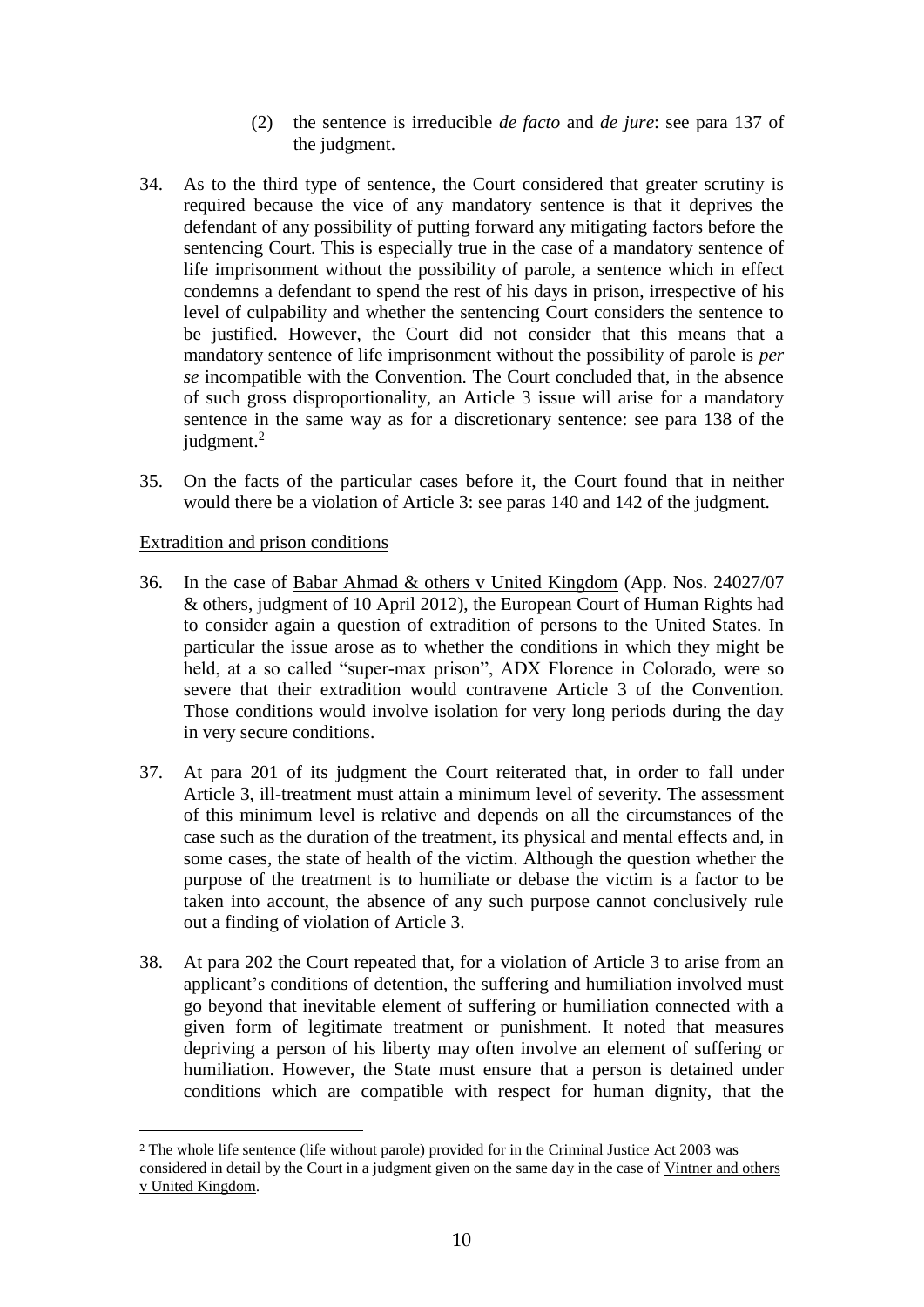manner and method of the execution of the measure does not subject him to distress or hardship exceeding the unavoidable level of suffering inherent in detention and that, given the practical demands of imprisonment, his health and well-being are adequately secured.

- 39. At para 206 the Court said that complete sensory isolation, coupled with total social isolation, can destroy the personality and constitutes a form of inhuman treatment which cannot be justified by the requirements of security or any other reason. Other forms of solitary confinement, which fall short of complete sensory isolation, may also violate Article 3. Solitary confinement is one of the most serious measures which can be imposed within a prison. At the same time, however, the Court has found that the prohibition of contact with other prisoners for security, disciplinary or protective reasons does not in itself amount to inhuman treatment or punishment. At para 209 the Court said that, whilst prolonged removal from association with others is undesirable, whether such a measure falls within the ambit of Article 3 depends on the particular conditions, the stringency of the measure, its duration, the objective pursued and its effects on the person concerned. While the Court has not laid down any particular time limit for solitary confinement it cannot be imposed on a prisoner indefinitely.
- 40. At para 212 the Court emphasised that, in order to avoid any risk of arbitrariness in relation to solitary confinement, the decision must be accompanied by procedural safeguards guaranteeing a prisoner's welfare and the proportionality of the measure. This would include a system of regular monitoring of the prisoner's physical and mental condition and an independent judicial authority to review the merits of, and reasons for, a prolonged measure of solitary  $\text{confinement}^3$
- 41. On the particular facts of the various cases before it, the Court found that there would not be any violation of Article 3 on the ground of the likely conditions of detention in the USA: see para 224 of the judgment.
- 42. Finally, on a procedural note, it should be observed that, at para 258 of the judgment, the Court said that the indications which had earlier been made to the Government under rule 39 of the rules of the Court had to continue in force until the judgment of the Chamber became final or until the panel of the Grand Chamber of the Court accepted any request by one or both of the parties to refer the case to it under Article 43 of the Convention. On 24 September 2012 the Grand Chamber refused an application for it to hear the case. Subsequently, on 5 October, permission to bring judicial review proceedings was refused by the Divisional Court and the applicants have since been extradited to the United States.

<u>.</u>

<sup>&</sup>lt;sup>3</sup> See for same point; need for statement of reasons in relation to any prolongation of solitary: *AB v Russia* (2012) 55 EHRR 4 paragraph 108. In that case, three years in solitary for 'vague' purpose of protecting prisoner from risk of life and limb was unjustifiable and violated Article 3.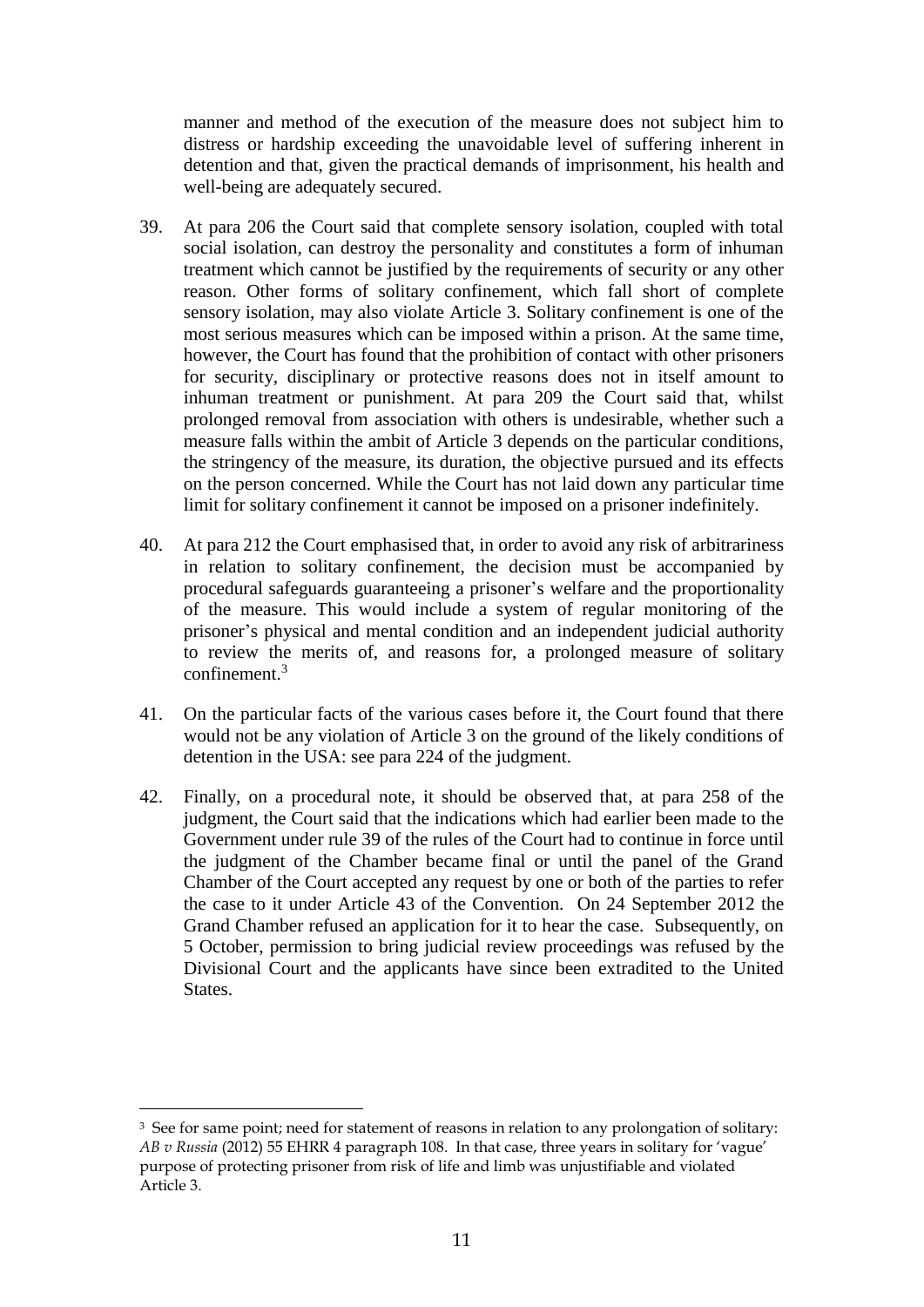### Mental health of detainees and Article 3

- 43. Although the decision in MS v United Kingdom (Application Number 24527/08, Judgment of the  $4<sup>th</sup>$  Section of 3 May 2012) can be viewed as being one on its own facts, in other ways it is instructive of the more general approach taken by the European Court of Human Rights and, in particular, demonstrates how exacting the standards required by Article 3 of the Convention can be.
- 44. The facts arose from the detention of the applicant, who was suffering from a serious mental illness and had inflicted injuries upon his aunt. The police found him in the early hours of the morning in a public place acting in a highly agitated manner. He was detained under section 136 of the Mental Health Act 1983, which permits detention by a constable of a person who appears to be suffering from mental disorder and to be in immediate need of care or control. The person can then be removed to "a place of safety". A person removed to a place of safety may be detained there for a period not exceeding 72 hours for the purpose of enabling him to be examined by a registered medical practitioner, to be interviewed by an approved social worker and for making any necessary arrangements for his treatment or care. By section 135 (6) a "place of safety" is defined to include a police station.
- 45. In the circumstances of the applicant's case the applicant was in fact detained at a police station for longer than 72 hours. While he was detained in a police cell, his condition continued to deteriorate, e.g. he stripped naked and was observed drinking water from a toilet bowl. He was eventually transferred to an appropriate medical facility.
- 46. It is interesting to note that the European Court of Human Rights took into account the code of practice issued under the Mental Health Act which provided at the relevant time that "as a general rule it is preferable for a person thought to be suffering from mental disorder to be detained in a hospital rather than a police station." (para 10.5) The code also stated (at para 10.8.C) that "where a police station is used as a place of safety speedy assessment is desirable to ensure that the person spends no longer than necessary in police custody but is either returned to the community or admitted to hospital": see para 29 of the judgment.
- 47. It is also instructive to note that, at para 30 of its judgment, the Court had regard to an example of "soft law", i.e. the report to the Government of the United Kingdom on the visit to this country carried out by the European Committee for the Prevention of Torture and Inhuman or Degrading Treatment or Punishment (CPT) in November to December 2008. In that report, at para 148, the CPT expressed its concerns with respect to the availability of appropriate psychiatric care for persons detained by the police. It recommended that detained persons who display severe psychiatric disorders should be transferred without delay to a mental health facility. It also recommended that immediate steps should be taken by the United Kingdom to ensure that detained persons with mental health disorders, held in police stations, are provided with appropriate care and treatment until they are transferred to a mental health facility.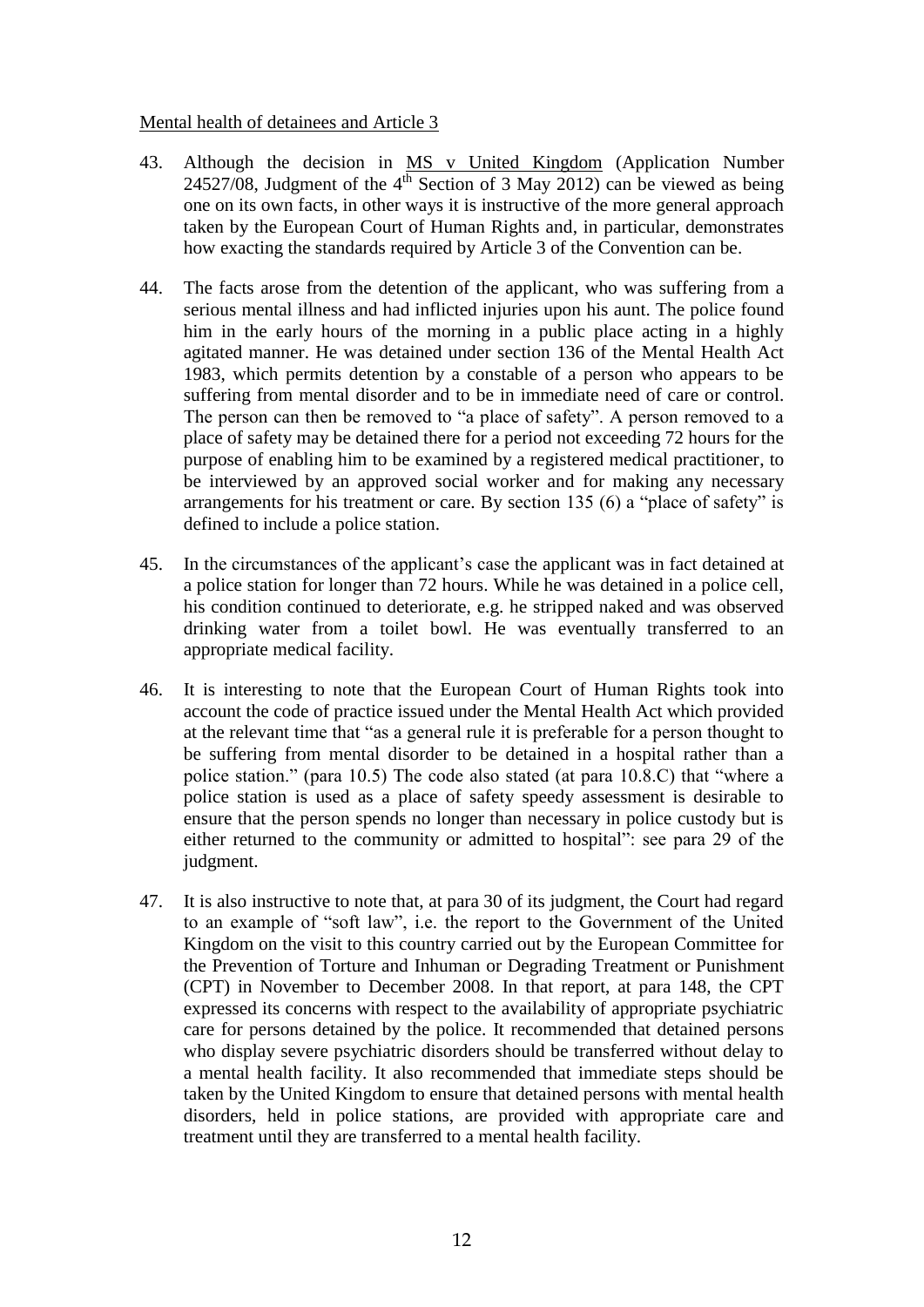- 48. Although the Court was clear that there was no intention on the part of the police to treat the applicant in a manner incompatible with Article 3 and that steps were taken, for example, to ensure that he was adequately fed while in detention at a police station, the fact remained that the applicant was in a state of great vulnerability throughout his entire time at the police station, as manifested by the abject condition to which he quickly descended in his cell. The Court was of the view that the applicant was in "dire need of appropriate psychiatric treatment". The Court considered that this situation, which persisted until he was transferred to hospital on the fourth day of detention "diminished excessively his fundamental human dignity." The Court took the view that the applicant was entirely under the authority and control of the state such that the authorities were under an obligation to safeguard his dignity: see para 44 of the judgment.
- 49. In its conclusion at para 45, the Court found that, even though there was no intention to humiliate or debase the applicant, the conditions he had required endured "were an affront to human dignity and reached the threshold of degrading treatment for the purposes of Article 3." There was therefore a violation of Article 3 of the Convention.

# 'Whole life orders' and article 3

- 50. In Vintner and others v United Kingdom, App. Nos. 66069/09, 130/10 and 3896/10, judgment of 17 January 2012, the Court examined the legality of 'whole life orders', imposed by instead of a minimum term in the context of a mandatory life sentence. The consequence of such a whole life order is that the prisoner cannot be released other than at the discretion of the Secretary of State, which is provided for in section 30(1) of the Crime (Sentences) Act 1997. The Secretary of State will only exercise his discretion on compassionate grounds when the prisoner is terminally ill or seriously incapacitated (see Prison Service Order 4700).
- 51. In all three cases, the applicants had been given whole life orders: in the first applicant's case this order was made by the trial judge under the current practice (whole life orders for repeat offences); in the case of the second and third applicants, who were convicted and sentenced prior to the entry into force of the 2003 Act, the orders were made by the High Court. All three applicants maintained that these whole life orders, as they applied to their cases, were incompatible inter alia with Articles 3 and 5 § 4 of the Convention.
- 52. The imposition of a whole life order had been held by the Court of Appeal in the case of R v. Bieber [2009] 1 WLR 223 not of itself to breach article 3, in particular, because of the possibility of compassionate release by the Secretary of State. Further, the Court of Appeal had held that an irreducible life sentence would not itself constitute a violation of Article 3, but rather that a violation could only potentially arise after the offender had been detained beyond the period that could be justified on the ground of punishment and deterrence.
- 53. The Court of Human Rights agreed with that approach, holding that if a discretionary life sentence without the possibility of parole is imposed by a court after due consideration of all relevant mitigating and aggravating factors,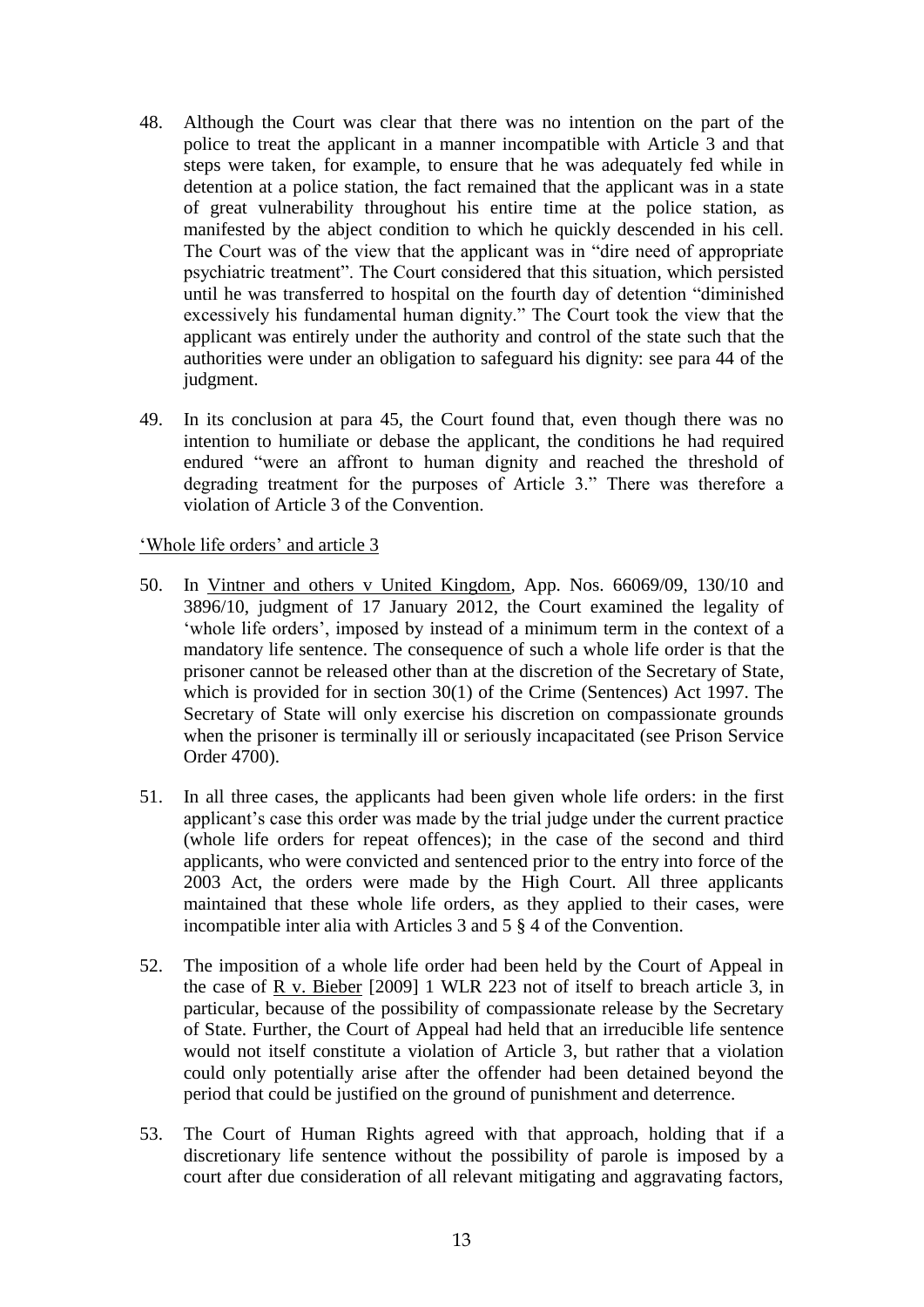an Article 3 issue does not arise at the moment when it is imposed but only when it can be shown: (i) that the applicant's continued imprisonment can no longer be justified on any legitimate penological grounds (such as punishment, deterrence, public protection or rehabilitation); and (ii) the sentence is irreducible de facto and de jure: see paragraph 92 judgment.

- 54. However, in the case of a mandatory life sentence without parole, it considered that greater scrutiny was required than in the case of a discretionary life sentence, the defendant being deprived of any possibility of putting mitigating factors or special circumstances before the sentencing court. That impossibility was particularly important where no parole was available, since such a sentence condemns a defendant to spend the rest of his days in prison, irrespective of his level of culpability and irrespective of whether the sentencing court considers the sentence to be justified.
- 55. The Court nevertheless rejected the contention that these considerations render a mandatory sentence of life imprisonment without the possibility of parole per se incompatible with the Convention, despite the trend in Europe being clearly against such sentences. It held instead that these considerations meant that such a sentence was much more likely to be grossly disproportionate than any of the other types of life sentence, especially if the sentencing court is in effect required to disregard mitigating factors which are generally understood as indicating a significantly lower level of culpability on the part of the defendant, such as youth or severe mental health problems: see paragraph 93 of the judgement.
- 56. The Court concluded that in the absence of gross disproportionality of sentence, which would itself give rise to a violation of article 3, whether a mandatory sentence of life imprisonment without the possibility of parole violated article 3 should be considered in the same way as for a discretionary life sentence, namely that article 3 will be violated when it can be shown: (i) that the applicant's continued imprisonment can no longer be justified on any legitimate penological grounds; and (ii) that the sentence is irreducible de facto and de jure.
- 57. The Court went on to examine the facts of each of the cases, holding that the sentences were "in effect, discretionary sentences of life imprisonment without parole" albeit that the imposition of a life sentence in each of the cases was mandatory.
- 58. The Court noted that the Secretary of State's policy on compassionate release, which only allowed for release when the prisoner was terminally ill or physically incapacitated, was much narrower than the Cypriot policy on release which was considered in Kafkaris. The policy conceivably meant that a prisoner could remain in prison even if his continued imprisonment could not be justified on any legitimate penological grounds. It further noted that no explanation had been provided for why the twenty-five year review that had existed under the previous system had not been included in the system of whole life sentences introduced by the 2003 Act. Finally, the Court expressed doubts as to whether compassionate release for the terminally ill or physically incapacitated could really be considered release at all, if all that it meant was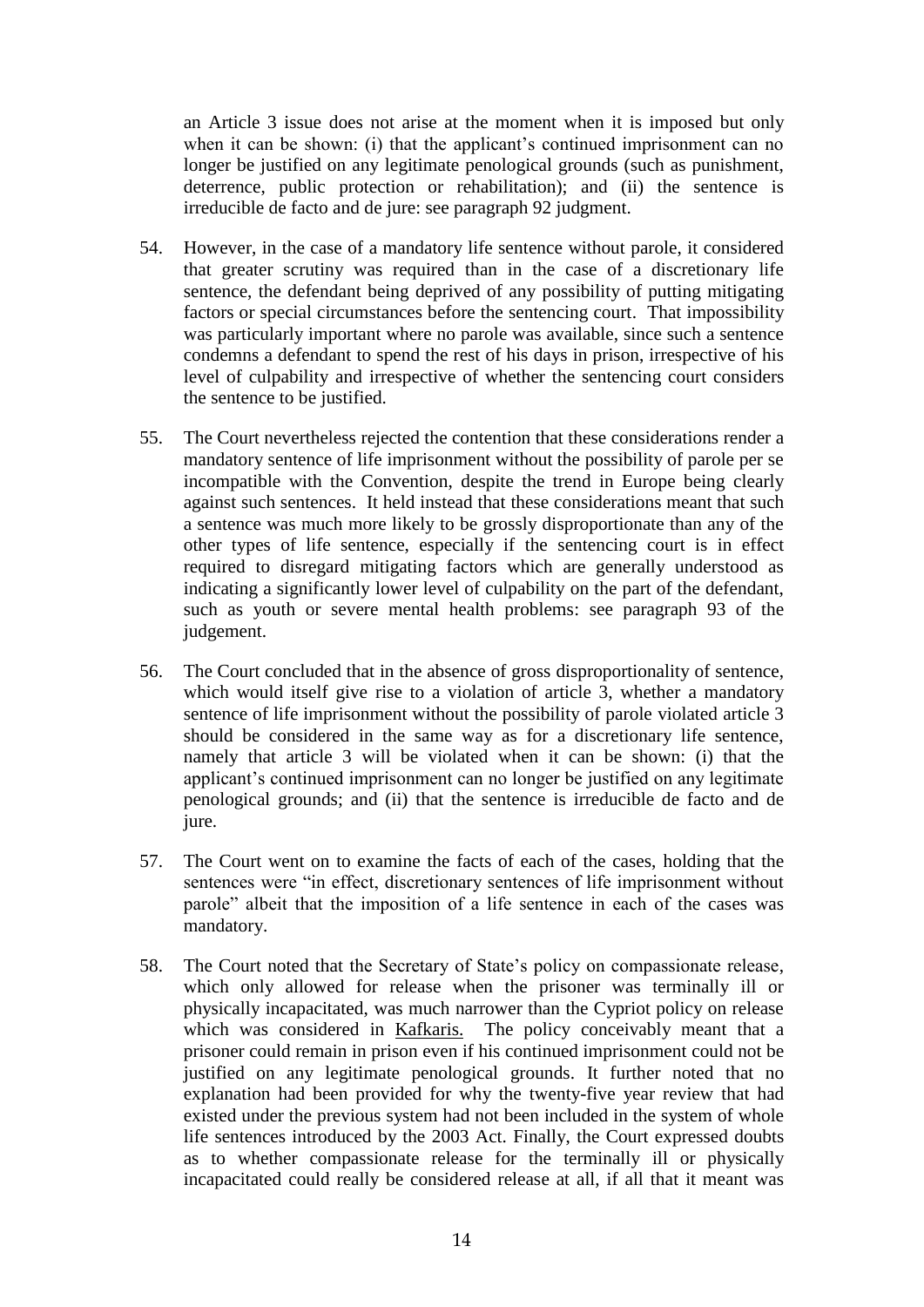that a prisoner dies at home or in a hospice rather than behind prison walls: see paragraph 94 judgment.

- 59. Despite these views, the Court rejected the claim that the applicants' incarceration involved a violation of their rights under article 3. This was because having regard to the period of time they had served and the severity of their crime, the whole life orders imposed were not grossly disproportionate. Further, none of the applicants had demonstrated that their continued incarceration failed to serve a "legitimate penological purpose" and that having regard to the length of sentence served, the Court was satisfied that the purpose of punishment and deterrence were served by their continued incarceration: see paragraph 95 of the judgment.
- 60. The case was referred to the Grand Chamber on 9 July 2012 and the case is to be heard before the Court on 28 November 2012.

### Indeterminate sentences for public protection: IPP sentences

- 61. On 18 September 2012 the Court gave its judgment in the case of James, Wells and Lee v. the United Kingdom, App. Nos. (Applications nos. 25119/09, 57715/09 and 57877/09). This case concerned IPP sentences, introduced by section 225 of the Criminal Justice Act 2003 ("the 2003 Act"); which provided for a judicially decided (punitive) tariff period after which the prisoner is only released on the direction of the Parole Board where it is assessed that he no longer poses a danger to the public. In the year following the entry into force of the relevant provisions the median tariff for IPP prisoners was thirty months, and seventy per cent of IPP sentences imposed involved tariffs of three years or less.
- 62. Initially, IPP sentences were mandatory in all cases where an individual was convicted of a "serious offence" and was deemed by the sentencing judge to be at risk of committing a further "specified offence". Risk was to be assumed in cases where the individual in question had previously been convicted of a "relevant offence", unless the sentencing judge considered it unreasonable to conclude that there was a risk of further specified offences being committed. The terms "serious offence", "specified offence" and "relevant offence" were defined in the 2003 Act. Pursuant to section 28 of the Crime (Sentences) Act 1997 ("the 1997 Act"), the Parole Board was given the power to direct the release of indeterminate sentence prisoners to whom the section applied if it was satisfied that detention was no longer necessary for the protection of the public. Subsequently, the IPP scheme was amended by the Criminal Justice and Immigration Act 2008 ("the 2008 Act") to deal with in particular lack of resources available to provide for the consequent imprisonment involved. The IPP sentence became discretionary and only applicable where the tariff period would be fixed at more than two years, subject to certain limited exceptions.
- 63. In James, the Court of Appeal (Lord Phillips of Worth Matravers CJ) considered the primary object of the IPP sentence to be clear from the wording of sections 224 and 225 of the 2003 Act, namely to detain in prison serious offenders who posed a significant risk to members of the public of causing serious harm by the commission of further serious offences until they no longer posed such a risk.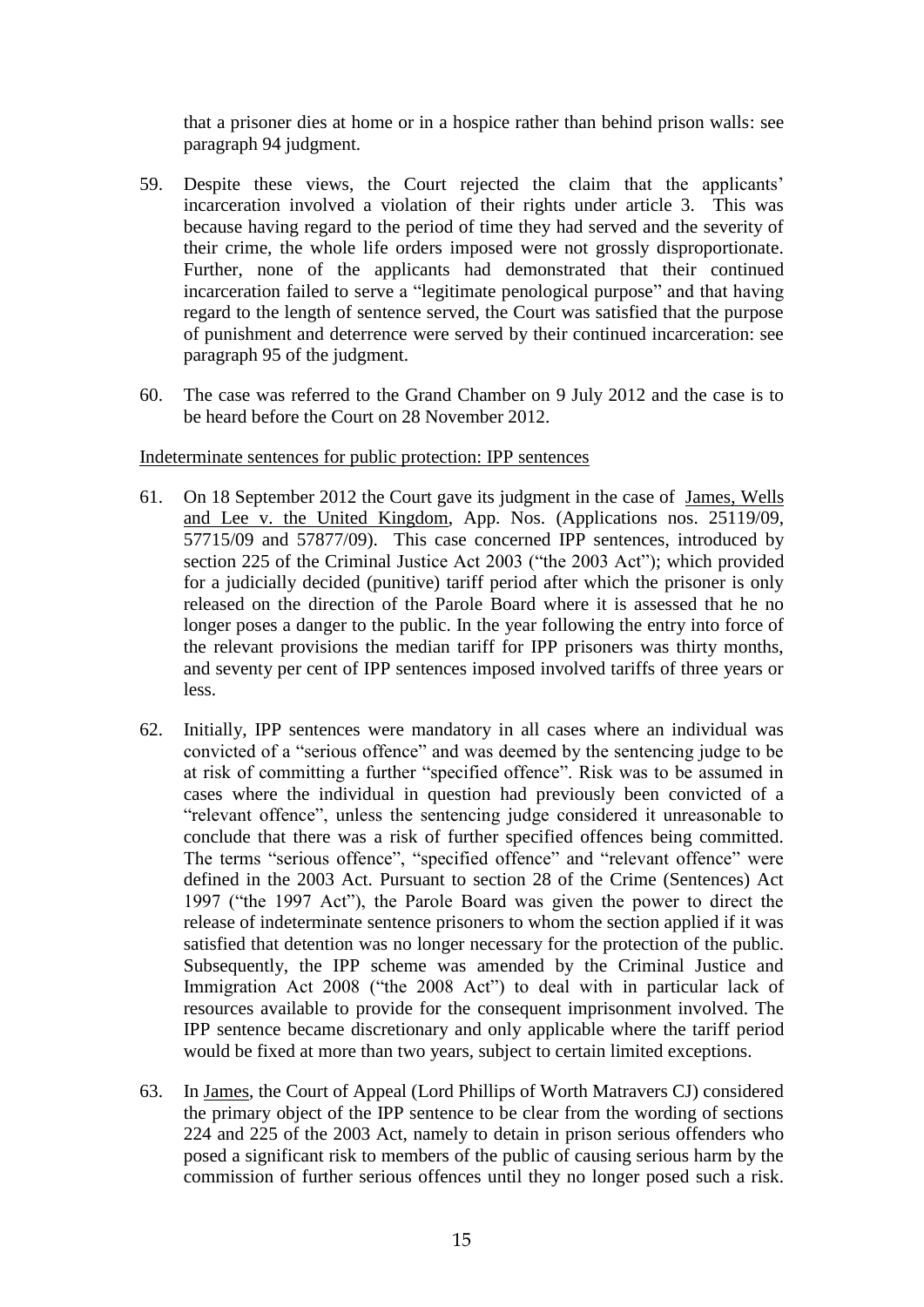He noted that in a previous case the Secretary of State had conceded that it would be irrational to have a policy of making release dependent upon the prisoner undergoing a treatment course without making reasonable provision for such courses, and that his position in the present case was that the concession stood. Lord Phillips noted that the Secretary of State had decided to bring into force the provisions introducing IPP sentences without having first ensured that there existed the necessary resources to give effect to the policy that would ordinarily have given IPP prisoners a fair chance of demonstrating to the Parole Board, once the time for review arrived, that they were no longer dangerous, namely relevant courses. He continued:

> "40. ... This cannot simply be regarded as a discretionary choice about resources, which is pre-eminently a matter for the government rather than the courts. We are satisfied that his conduct has been in breach of his public law duty because its direct and natural consequence is to make it likely that a proportion of IPP prisoners will, avoidably, be kept in prison for longer than necessary either for punishment or for protection of the public, contrary to the intention of Parliament (and the objective of Article 5 of which Parliament must have been mindful)."

- 64. However, having established that the Secretary of State had breached his public law duty in failing to provide the necessary courses, Lord Phillips held that since the 2003 Act made express statutory provision for the circumstances in which IPP prisoners could be released, it was not possible to describe a prisoner who remained detained in accordance with these provisions as 'unlawfully detained' under common law, and that in any event the common law had to give way to the express requirements of the statute.
- 65. In Walker, the Court of Appeal (Laws LJ) held that the legality of the post-tariff element, which fulfilled the aim of public protection, could only be ascertained on a continuing basis, by periodic assessment. Laws LJ emphasised that section  $225(1)(b)$  of the 2003 Act required the sentencing court to assess the presence or absence of danger, and its extent, at the time of sentence, and not at any other time. Accordingly, when sentence was passed it was not to be presumed against the prisoner that he would still be dangerous after his tariff expires, let alone months or years later. To the extent that the prisoner remained incarcerated after tariff expiry without any current and effective assessment of the danger he posed, his detention could not be justified and was therefore unlawful. Granting Mr Walker's application for judicial review, Laws LJ concluded:

"48. ... The Crown has obtained from Parliament legislation to allow – rather, require: the court has no discretion – the indefinite detention of prisoners beyond the date when the imperatives of retributive punishment are satisfied. But this further detention is not arbitrary. It is imposed to protect the public. As soon as it is shown to be unnecessary for that purpose, the prisoner must be released (see  $ss.28(5)(b)$  and  $28(6)(b)$  of the 1997 Act). Accordingly there must be material at hand to show whether the prisoner's further detention is necessary or not. Without current and periodic means of assessing the prisoner's risk the regime cannot work as Parliament intended, and the only possible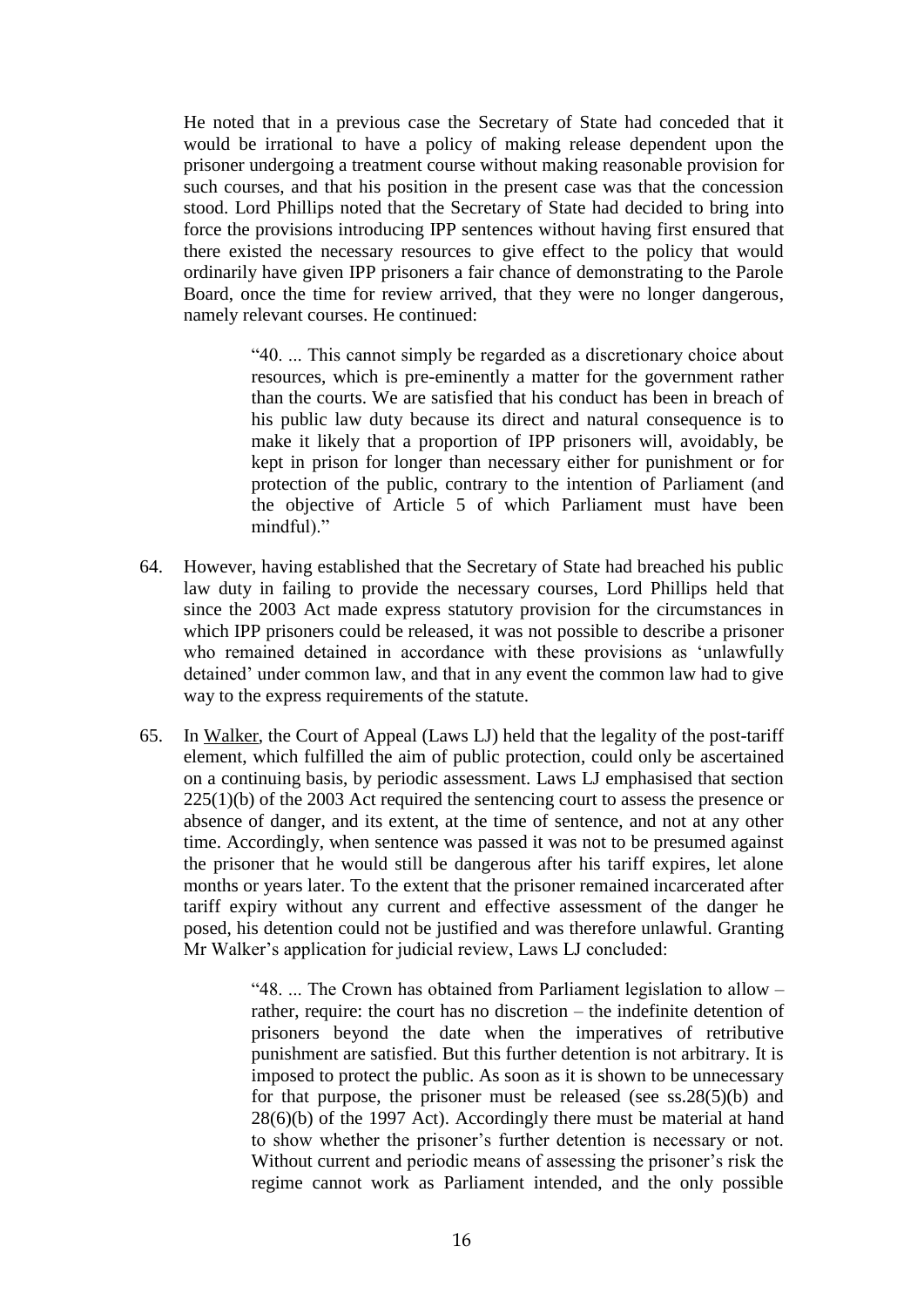justification for the prisoner's further detention is altogether absent. In that case the detention is arbitrary and unreasonable on first principles, and therefore unlawful...

Whether or not the prisoner ceases to present a danger cannot be a neutral consideration, in statute or policy. If it were, we would forego any claim to a rational and humane (and efficient) prison regime. Thus the existence of measures to allow and encourage the IPP prisoner to progress is as inherent in the justification for his continued detention as are the Parole Board reviews themselves; and without them that detention falls to be condemned as unlawful as surely as if there were no such reviews."

- 66. In Wells and Lee Lord Justice Moses found that the continuing of the individuals was not in breach of Article 5(1) but that the failure to provide the relevant courses breached their rights under Article 5(4).
- 67. The cases were all joined before the House of Lords, which unanimously dismissed the appeals in relation to Article 5(1) and 5(4) (in the case of James).
- 68. Before the Court in Strasbourg, the applicants did not complain about their detention during the judicially imposed tariff period, which they accepted was lawful under article  $5(1)(a)$ . The question for the Court was whether the posttariff detention for the public protection was compatible with Article 5(1).
- 69. The Court emphasised that the use of the words 'after conviction' in Article 5(1)(a) means not simply that the detention must follow the conviction in point of time but that there must be a sufficient causal connection between the conviction and the deprivation of liberty. This causal link might eventually be broken if the decision not to release or to re-detain was based on grounds that were inconsistent with the objectives of the initial decision by the sentencing court or on an assessment that was unreasonable in terms of those objectives. The Court recalled that compliance with national law is not determinative of whether the detention is "lawful"; 'lawfulness' also requires that the individual be protected from arbitrariness in relation to his continued detention, including bad faith or deception on the part of the authorities, a lack of genuine connection between the order to detain and the purpose of the restrictions permitted by Article  $5(1)$ ; a lack of suitable conditions to meet the specific purpose set out in the relevant sub-paragraph of Article 5(1) and/or a lack of proportionality in the detention measures adopted having regard to their necessity. The Court noted that:

"194. In the context of Article  $5(1)(a)$ , a concern may arise in the case of persons who, having served the punishment element of their sentences, are in detention solely because of the risk they pose to the public if there are no special measures, instruments or institutions in place, other than those available to ordinary long-term prisoners, aimed at reducing the danger they present and at limiting the duration of their detention to what is strictly necessary in order to prevent them from committing further offences... in assessing whether the place and conditions of detention are appropriate, it would be unrealistic, and too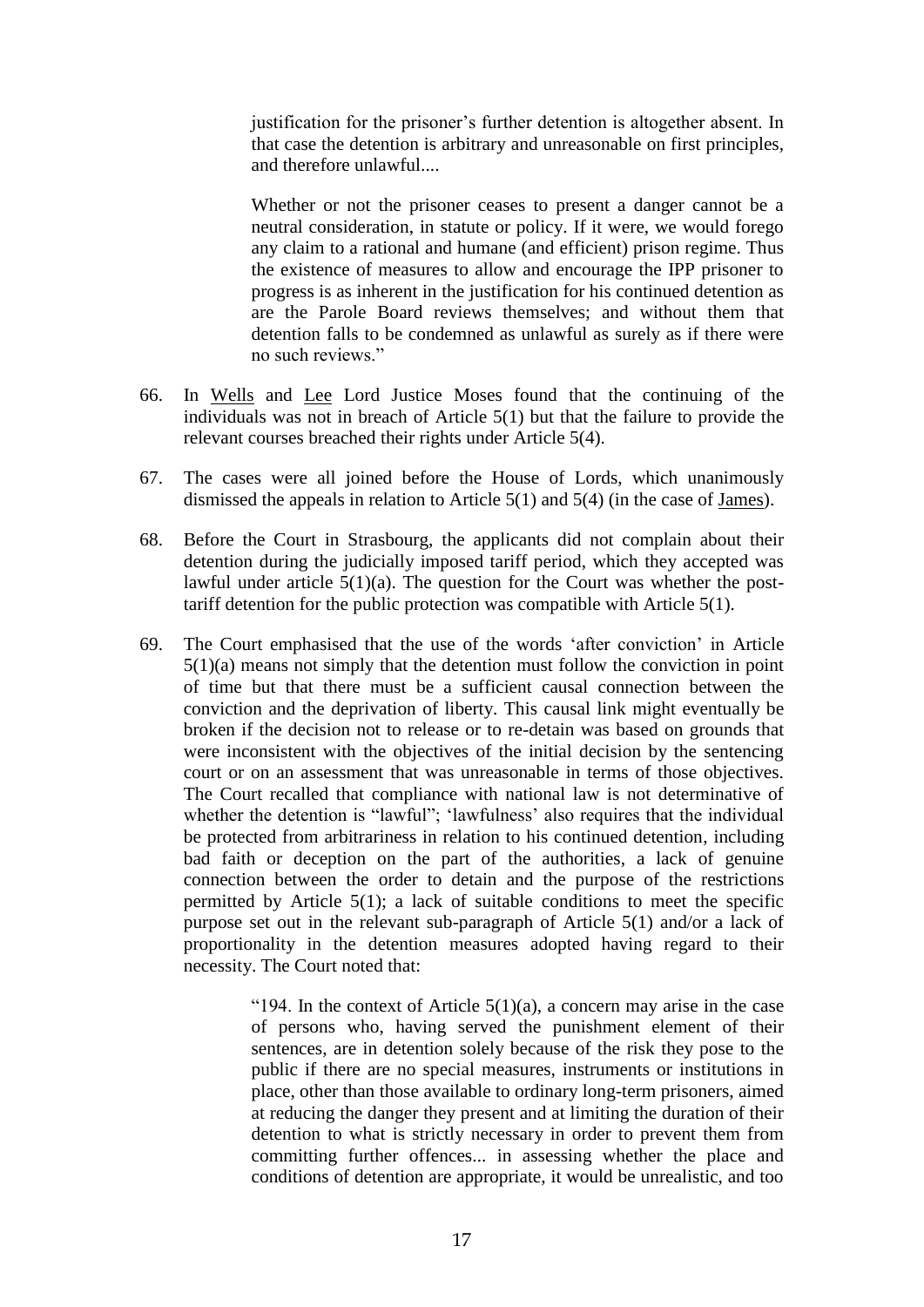rigid an approach, to expect the authorities to ensure that relevant treatment or facilities be available immediately: for reasons linked to the efficient management of public funds, a certain friction between available and required treatment and facilities is inevitable and must be regarded as acceptable... Accordingly, a reasonable balance must be struck between the competing interests involved. In striking this balance, particular weight should be given to the applicant's right to liberty, bearing in mind that a significant delay in access to treatment is likely to result in a prolongation of the detention"

70. Whilst the Court accepted that all the applicants' sentences were based on 'their conviction' for the purposes of Article  $5(1)(a)$ , it considered that their continued detention nevertheless breached that provision because it suffered from arbitrariness resulting from the fact that initially at least, IPP sentences were based on various presumptions, such that the sentencing judge had no power to assess whether the individual was a real risk: §204. Further, whilst there was no bad faith; indeed, as the Court noted the problems posed by lack of resources for courses to enable release had been partially addressed by amendments to the legislation, this did not assist the appellants who had been convicted, sentenced and detained prior to the new provisions entering into force. The Court noted that the 'dangerousness' of the applicants was largely a product of the statutory assumption contained in section 229(3), and that it was far from clear that the sentencing judges would have imposed an IPP sentence had they enjoyed judicial discretion at the relevant time (indeed neither Mr Wells nor Mr Lee could have received an IPP sentence under the amended provisions). Accordingly, the Court rejected the Government's argument that a violation of Article 5(1)(a) should not be found as it would result in the release of dangerous prisoners. The Court concluded:

"218. ...the right to liberty is of fundamental importance. While its case-law demonstrates that indeterminate detention for the public protection can be justified under Article 5  $\S$  1 (a), it cannot be allowed to open the door to arbitrary detention. ...[W]here a Government seek to rely solely on the risk posed by offenders to the public in order to justify their continued detention, regard must be had to the need to encourage the rehabilitation of those offenders. In the applicants' cases, this meant that they were required to be provided with reasonable opportunities to undertake courses aimed at helping them to address their offending behaviour and the risks they posed. As Lord Phillips observed, courses are provided to prisoners because experience shows that they are usually necessary if dangerous offenders are to cease to be dangerous (see paragraph 30 above). While Article 5 § 1 does not impose any absolute requirement for prisoners to have immediate access to all courses they may require, any restrictions or delays encountered as a result of resource considerations must be reasonable in all the circumstances of the case, bearing in mind that whether a particular course is made available to a particular prisoner depends entirely on the actions of the authorities (see paragraphs 30 and 102 above). It is therefore significant that the failure of the Secretary of State to anticipate the demands which would be placed on the prison system by the introduction of the IPP sentence was the subject of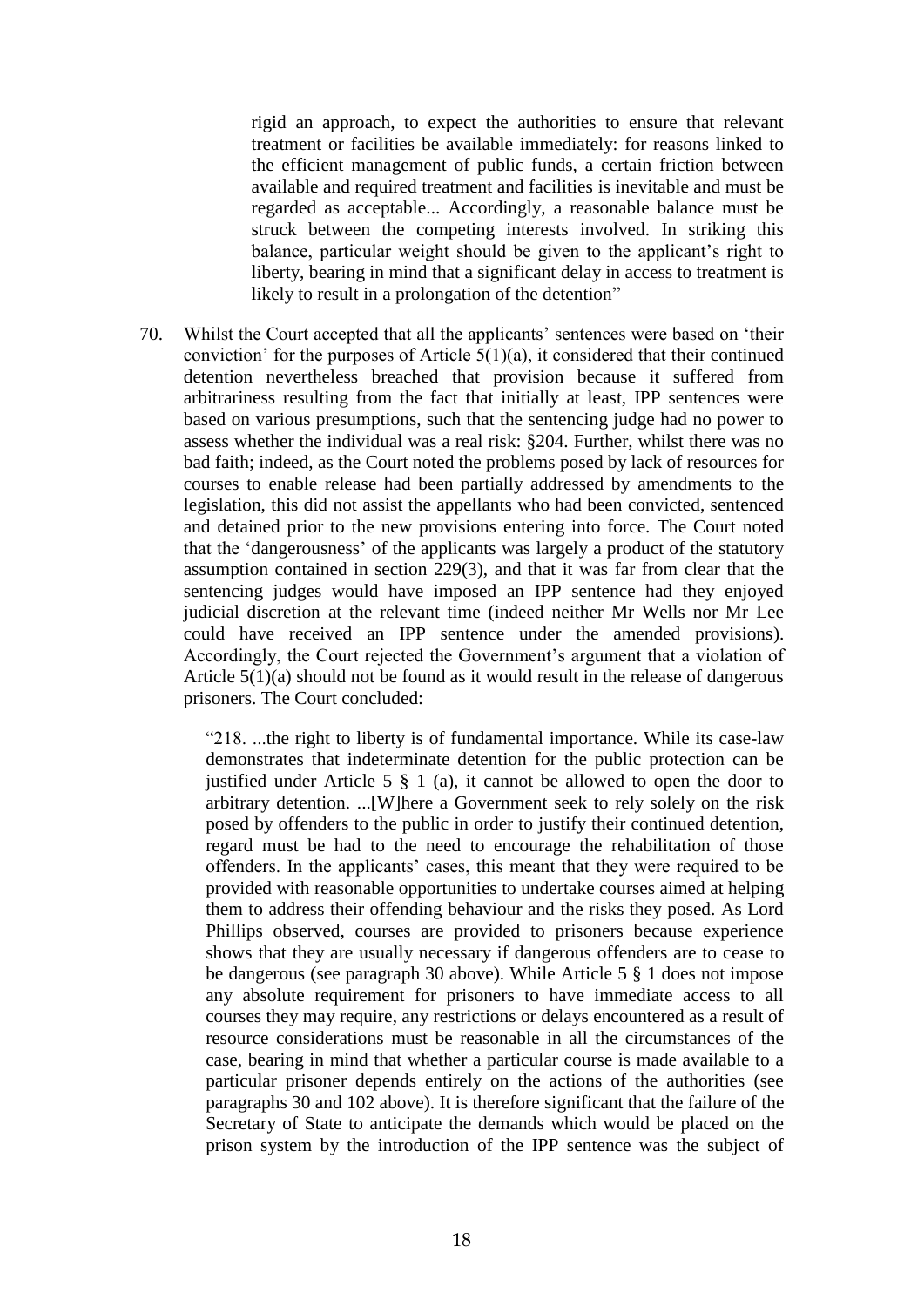universal criticism in the domestic courts and resulted in a finding that he was in breach of his public law duty.

# Right to independent and impartial tribunal – bias; police officer as juror.

- 71. In Hanif and Khan v United Kingdom (2012) 55 EHRR 16, App. Nos. 52999/08 and 61779/08, judgment 20 December 2011 the Court was concerned with the question of whether the prosecution of the applicants for conspiracy to supply heroin breached article 6 on the basis that the makeup of the jury involved an appearance of bias. That appearance of bias was said to arise from the fact that a member of the jury (who also acted as the foreman) was a police officer who not only knew one of the police officers (MB) called as a witness for the prosecution, but who had also been involved in recent drug operations and the criminal trials.
- 72. Following the Auld Review, it became possible for police officers to sit on juries in England and Wales pursuant to sections 321 and Sch 3 of the Criminal Justice Act 2003, which amended the Juries Act 1974 to remove the automatic disqualification of those involved in the administration of justice from jury duty. Notably, the Scottish Government decided not to remove the disqualification, and in Northern Ireland, as recently as 1996 it was decided to exclude police officers from jury service.<sup>4</sup> Further, in none of the jurisdictions surveyed by the Court save for Belgium and New York could police officers serve on juries and in those jurisdictions special provisions applied to allow a challenge to be made by the defendant: see paragraphs 144, 103 and 121 of the judgment. In that regard, the Court noted that the rejection of police serving on juries had in several jurisdictions followed extensive consideration by law reform commissions. It noted that the Law Reform Commission of Western Australia had highlighted the rigorous vetting procedures for juries in the United States, which did not exist in England or in Australia. Further, that other reports had commented on studies demonstrating the existence of a police culture of group loyalty and a tendency to assume guilt and on the problems encountered in England since the amendment of the 1974 Act. The Court stated that it was "therefore persuaded that the effect on the applicants of the change in the law require[d] particularly careful scrutiny". However, because the applicants were not challenging the possibility of police officers serving on juries but rather the appearance of bias in their case, the Court confined its examination to the specific facts of the case: see paragraphs  $144 - 145$  judgment, whilst nevertheless setting out a full review of the position in relation to jury composition in other jurisdictions.
- 73. Accordingly, the Court proceeded to examine the specific facts of the two cases, expressly leaving open the question as to whether it could ever be compatible with article 6 for a police officer to serve on a jury. It stated:

"148...leaving aside the question whether the presence of a police officer on a juror (*sic*) could ever be compatible with Article 6, where there is an important conflict regarding police evidence in the case and a police

-

<sup>4</sup> Art 3(3) of the Juries (Northern Ireland) Order 1996 that refers to persons listed in Schedule 2 as ineligible, which includes police officers.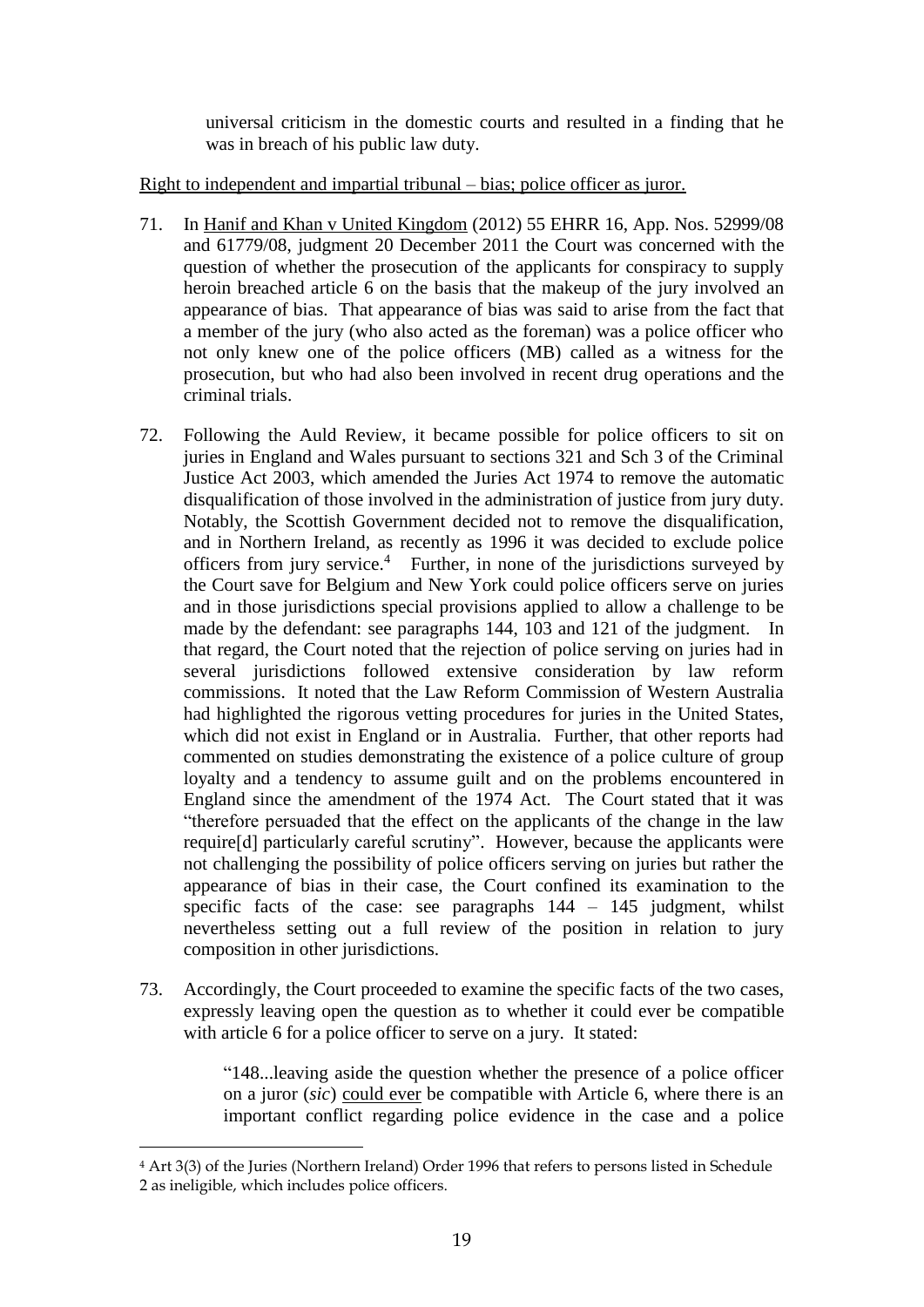officer who is personally acquainted with the police officer witness giving the relevant evidence is a member of the jury, jury directions and judicial warnings are insufficient to guard against the risk that the juror may, albeit subconsciously, favour the evidence of the police. In the present case, A.T. had known M.B. for ten years and although not from the same station, had on three occasions worked with him in the investigation of the same incident (see paragraph 12 above). Further, the other witnesses who supported M.B.'s account of events were also police officers (see paragraph 11 above).

- 74. The Court rejected as irrelevant the Court of Appeal's finding that the first applicant's defence witness was not a witness of good character and that his explanation for the records of the use of his mobile phone and the discovery of heroin in his car "bordered on the farcical", noting that it was not for it to assess the evidence presented at trial and, in particular, the first applicant's explanation for the evidence against him. Such assessment was for the members of the jury, who were required pursuant to Article 6 to be impartial: see paragraph 148 judgment.
- 75. In light of the fact that the defendants were co-defendants, the Court held in relation to the second applicant only that "it would be artificial" for it to reach a different conclusion as to the lack of apparent impartiality in relation to the second applicant: see paragraph 150 judgment.
- 76. The Court rejected a claim for non-pecuniary damages and noted that it did not follow from the violation of article 6 that the applicants were wrongly convicted: see paragraph 154 judgment.

Hearsay evidence and article 6(3)(d).

- 77. In Al-Khawaja v United Kingdom and Tahery v United Kingdom (2012) 54 EHRR 23 App. Nos. 26766/05/06 judgment 15 December 2011 the Grand Chamber of the Court considered two convictions in which witness evidence had been relied on by the prosecution where the witness was not available to the defence for cross examination.
- 78. In its Chamber judgment of 20 January 2009 the Court had held that in both cases the reliance on such statements contravened the Defendants' right under article 6(3)(d) of the Convention: "to examine or have examined witnesses against him" because their convictions had been based solely or decisively on such witness evidence: "the sole or decisive rule". This judgment was considered by the Court of Appeal and Supreme Court in *R v Horncastle* [2010] 2 AC 373. Both the Court of Appeal and the Supreme Court rejected the 'sole or decisive rule' as overly prescriptive, holding that regard had to be given to the entirety of the facts of the case to determine whether the defendants' inability to cross examine a witness had been so prejudicial as to breach their fair trial rights as guaranteed by article 6. They had concluded that the procedural protections provided in relation to the admission of hearsay in the Criminal Justice Act 2003 were sufficient to prevent such unfairness.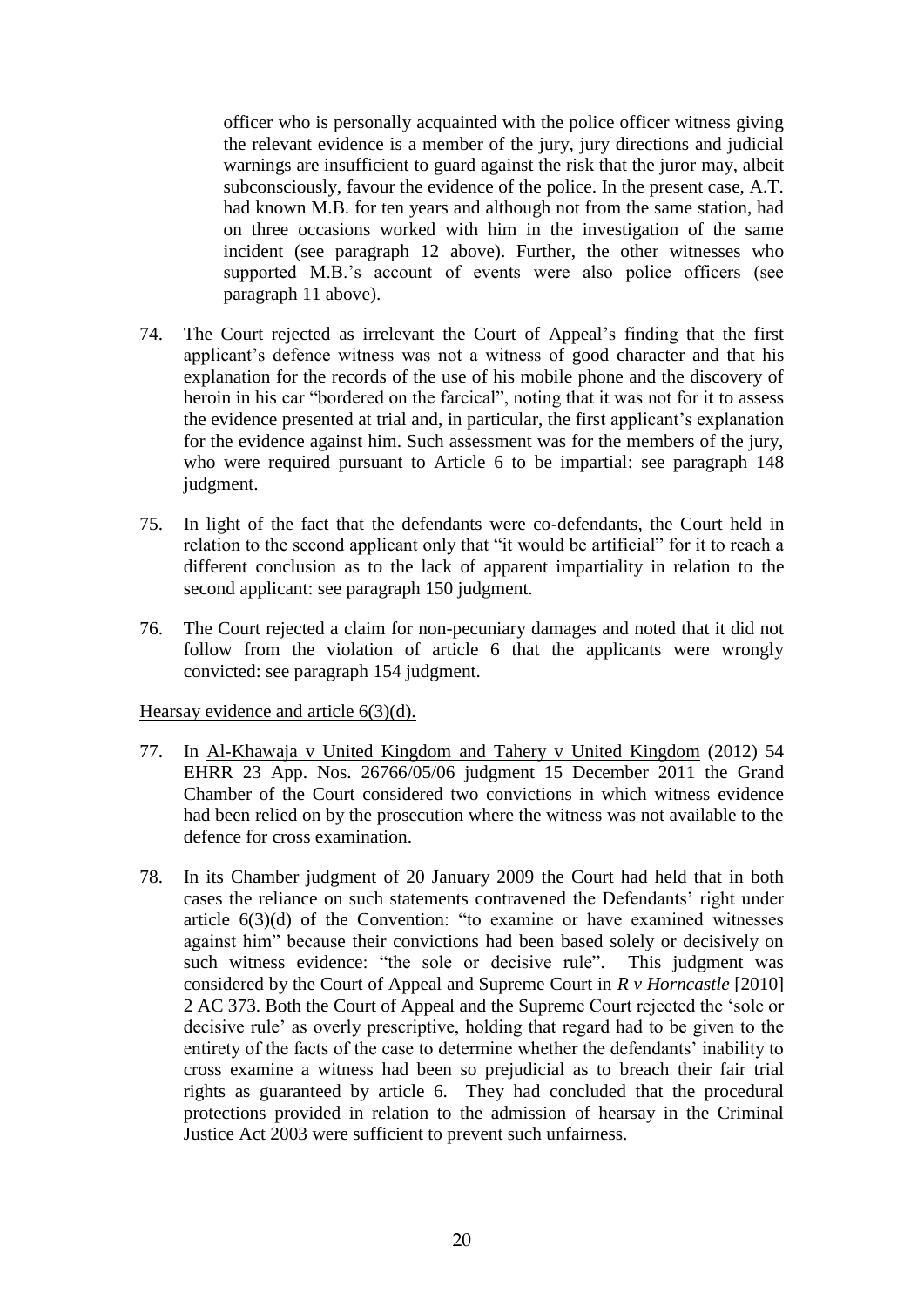- 79. In re-considering the Chamber judgment in Al Khawaja, the Grand Chamber set out at paragraphs 118-151 of its judgment the general principles, which can be summarised as follows:
	- (1) The guarantees of  $6(3)(d)$  of article 6 constitute a specific aspect of the overall fairness guarantee in article 6(1) and evaluation of the latter is the Court's primary concern, the regulation of the admissibility of evidence being a matter for regulation by national law and national courts: see paragraph 118 judgment.
	- (2) Exceptions to the principle enshrined in 6(3)(d) that before an accused can be convicted all evidence against him must normally be produced in his presence in public are possible but must not infringe the rights of defence, which generally requires the opportunity to challenge witnesses: see paragraph 118 judgment.
	- (3) Having regard to this, there are two minimum requirements if the rights of defence are not to be infringed:
		- i. There must be a good reason for the non-attendance of the witness. This was so even where the admission of the evidence would not breach of the 'sole or decisive rule' since "as a general rule witnesses should give evidence during the trial and...all reasonable efforts [should] be made to secure their attendance": see paragraphs 119-120 judgment; and
		- ii. A conviction should not be based solely or decisively on the statement of a witness who is not available to the defence for cross examination (whether during the investigation or the trial): see paragraph 119 of the judgment.
- 80. The Court then went on to examine these two latter points.
- 81. As to the first, 'a good reason for absence', where the witness had died, such a good reason self- evidently existed. However, where absence was due to 'fear' more careful scrutiny was required. In that regard, the Court noted that in any case, when a witness has not been examined at any prior stage of the proceedings, "allowing the admission of a witness statement *in lieu* of live evidence at trial must be a measure of last resort" and all alternatives, such as witness anonymity and other special measures must be considered: see paragraph 125 judgment.
- 82. Notably, the Court considered that a distinction should be drawn between cases where the witness' fear derived from acts of the defendant or approved by the defendant. In such cases, the Court considered that it would be "appropriate to allow the evidence of that witness to be introduced at trial without the need for the witness to give live evidence or be examined by the defendant or his representatives – even if such evidence was the sole or decisive evidence against the defendant" since it "would be incompatible with the rights of victims and witnesses" to "allow the defendant to benefit from the fear that he has engendered." The Court concluded that where a defendant had engendered fear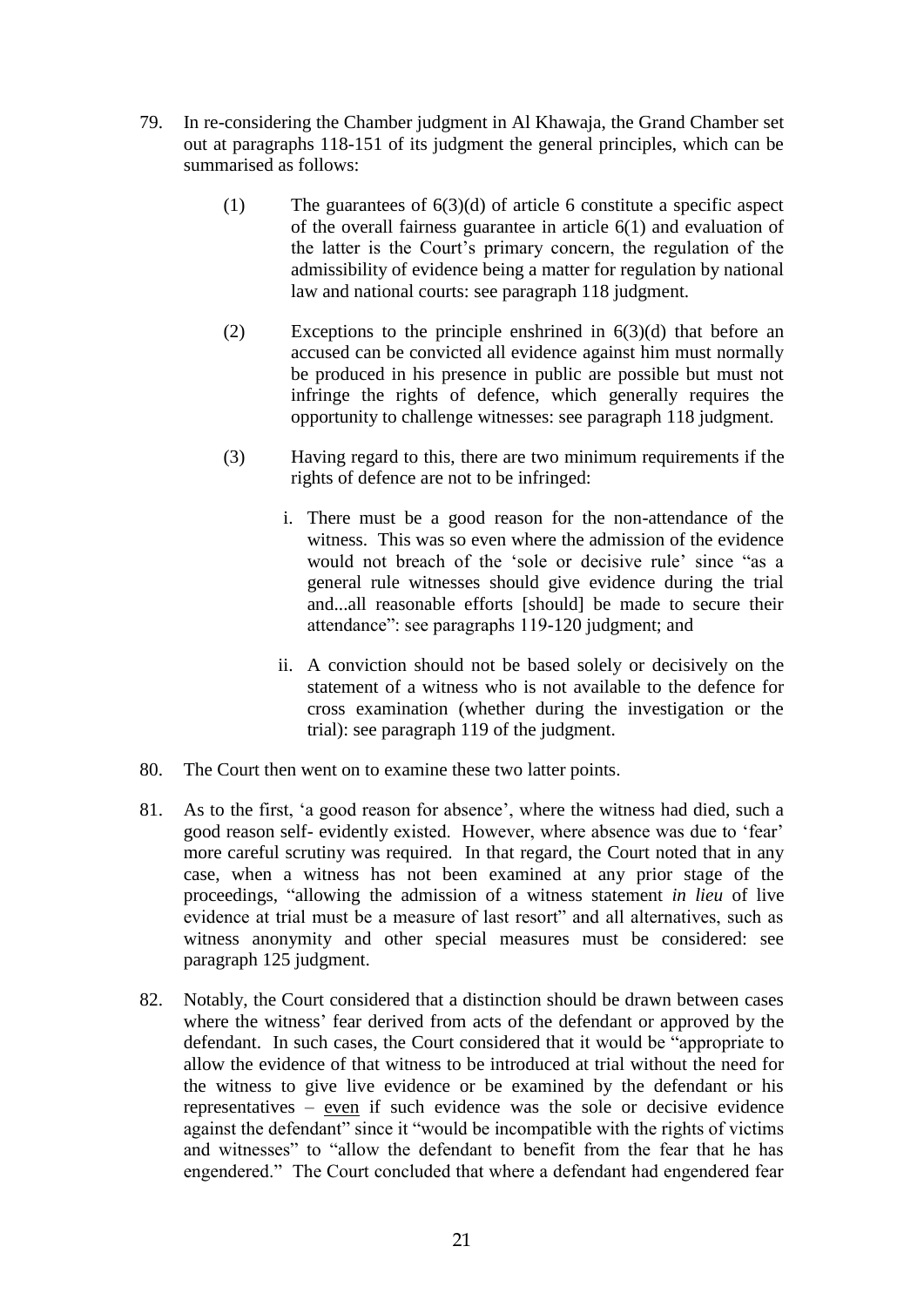in witnesses he had "waived his right to question such witnesses under art.  $6(3)(d)$ ", which was also the case where the fear derived from acts carried out on behalf of the defendant "or with his knowledge and approval". The Court simply rejected the view of the Supreme Court in Horncastle that determining whether such fear had been engendered by a defendant was notoriously difficult, stating that such difficulties were "not insuperable": see paragraph 123 judgment. It is unclear how the obligation stated at paragraph 125 of the judgment only to allow the admission of a witness statement *in lieu* of live evidence as a measure of last resort applies in this context, i.e. where the Court has held that the defendant has waived his right under 6(3)(d). It would seem likely that the obligation remains, possibly viewed from the perspective of 6(1).

- 83. Where the fear was 'general', deriving for example from the notoriety of the defendant or his associates, including fear relating to financial loss as well as death or injury of another person, the Court held that whilst this could still provide justification for non-attendance of the witness, the national court would need to conduct enquiries to establish the existence of objective grounds for the fear, which would need to be supported by evidence: see paragraph 124 judgment. However, the existence of objective grounds for the fear was not enough; the Court still needed to consider whether the sole and decisive rule applied and if so, whether the admission of such evidence automatically gave rise to a breach of Article 6(1) and/or 6(3)(d). Thus, at paragraph 118 the Court stated that it would consider whether this rule (the sole or decisive rule) was absolute.
- 84. In doing so it emphasised at paragraph 126 of its judgment that it was concerned "only" with the application of that rule to evidence from "absent witnesses whose statements were read at trial" and not with "the operation of the common law rule against hearsay *in abstracto* nor...generally whether the exceptions to that rule which now exist in English criminal law are compatible with the Convention." In particular, it emphasised that it was not considering the question of the concealment of the identity of witnesses (anonymous witnesses). The significance of this appears limited however, since it went on to note that in both situations (absent and anonymous witnesses) the same principles applied, namely that:

"the defendant in a criminal trial should have an effective opportunity to challenge the evidence against him [which]...requires not merely that a defendant should know the identity of his accusers so that he is in a position to challenge their probity and credibility but that he should be able to test the truthfulness and reliability of their evidence, by having them orally examined in his presence, either at the time the witness was making the statement or at some later stage in the proceedings": see paragraph 127 of the judgment.

85. The Court recalled that it was that principle, which had led to the development of what had become known as the "sole or decisive rule", namely, that if the conviction is based solely or mainly on evidence provided by witnesses that the defendant had not had an opportunity to question at any stage of the proceedings, there would have been an undue restriction on the rights of defence: see paragraph 128 judgment.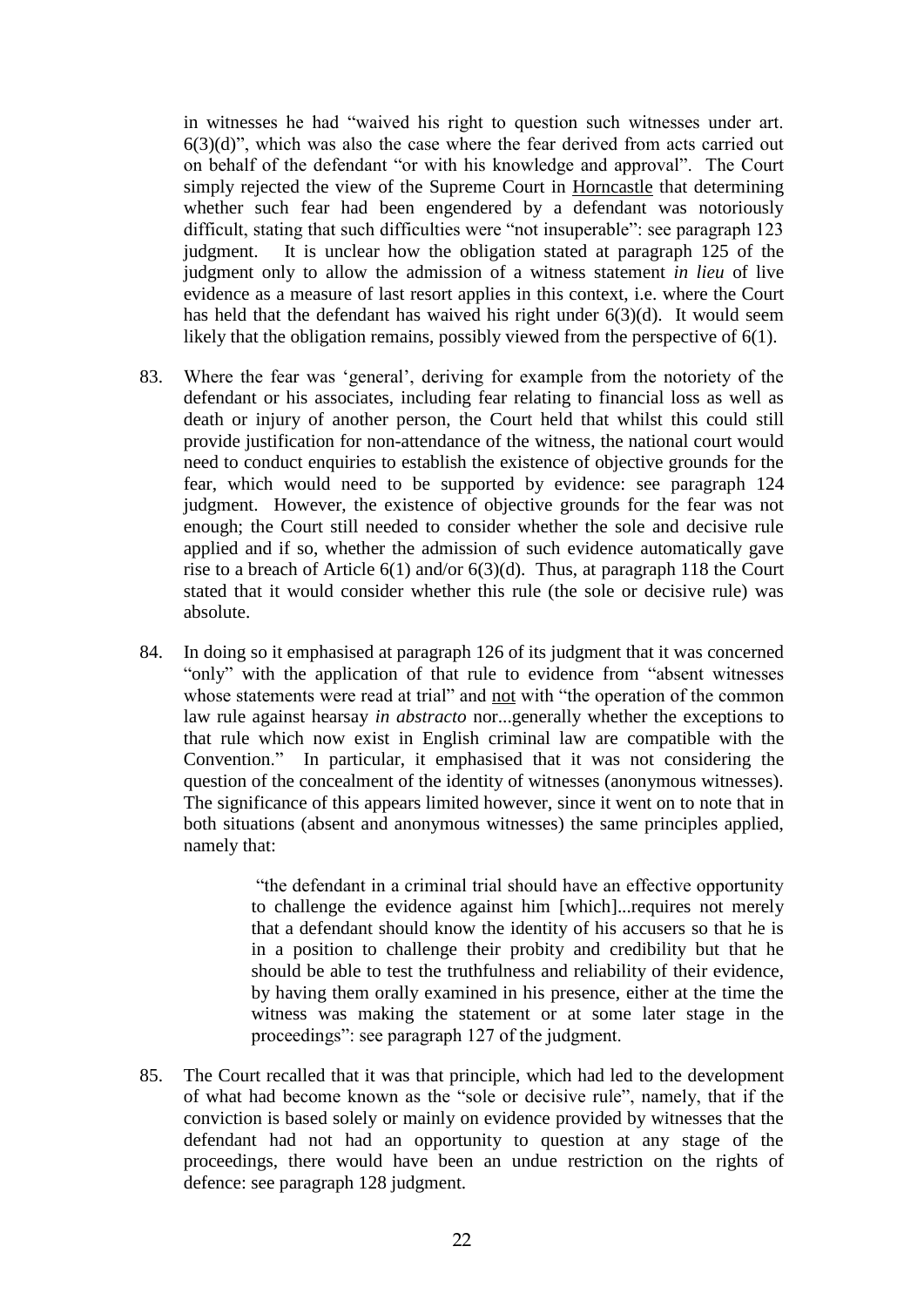- 86. The Court rejected the Government's objections to the sole and decisive rule. In particular, it did not accept that there was anything in the argument that the common law system in England rendered the rule less relevant, noting that what the Court was concerned with was not the common law exclusion of hearsay but with exceptions to that exclusion. Whether the safeguards applicable to those exceptions were sufficient to safeguard defendants' rights, required the Court to examine them under  $6(1)$  and  $6(3)(d)$ ; the legal system from which the case emanates was of little relevance to such an examination: see paragraph 130 judgment.
- 87. Nor did the Court accept that the 'sole and decisive rule' was insufficiently precise, decisive meaning no more than 'probative'. It emphasised that 'decisive' meant more than that without the evidence, the chances of conviction would recede and the chances of acquittal advance, since this would lead to virtually all evidence being excluded. The stronger the corroborative evidence, the less likely the relevant evidence would be considered 'decisive': see paragraph 131 judgement.
- 88. Nor did the Court accept the argument that in a common law system it was excessively difficult for a trial judge to apply the sole or decisive rule. In that regard the Court noted that at the end of the prosecution case it was open to the defendant to raise the claim that there was no case to answer and that this offered the judge the opportunity to consider the significance and weight of the untested evidence against the background of all the evidence in order to decide whether it was decisive: see paragraph 134 judgment. The Court also noted that in the context of anonymous witnesses, the House of Lords in R v Davis [2008] 1 AC 1128, had had no apparent difficulty in applying the sole and decisive rule and indeed, Lord Bingham had observed that it was "the view traditionally taken by the common law" that convictions based solely or decisively on statements or testimony of anonymous witnesses were unfair.
- 89. Finally, the Court emphasised the fundamental reason underpinning the sole and decisive rule, namely that experience had shown that however compelling inculpatory evidence might appear, searching examination could undermine it, such that the defendant should not be placed in a position where such examination cannot be carried out, particularly where that evidence is potentially decisive in his conviction: see paragraph 142 of the judgment. Despite this, the Court introduced a new element of flexibility to the rule, holding that whether there was a breach of  $6(3)(d)$  had to be examined in the light of the requirement of fairness in 6(1) and that breach of the sole and decisive rule would not automatically breach that fairness requirement, albeit that most careful scrutiny was required in such a case. The Court held that in each case:

"the question...is whether there are sufficient counterbalancing factors in place, including measures that permit a fair and proper assessment of the reliability of that evidence to take place."

90. Thus, a conviction could only be based on such evidence, where there were has been a proper assessment of its reliability: see paragraph 147.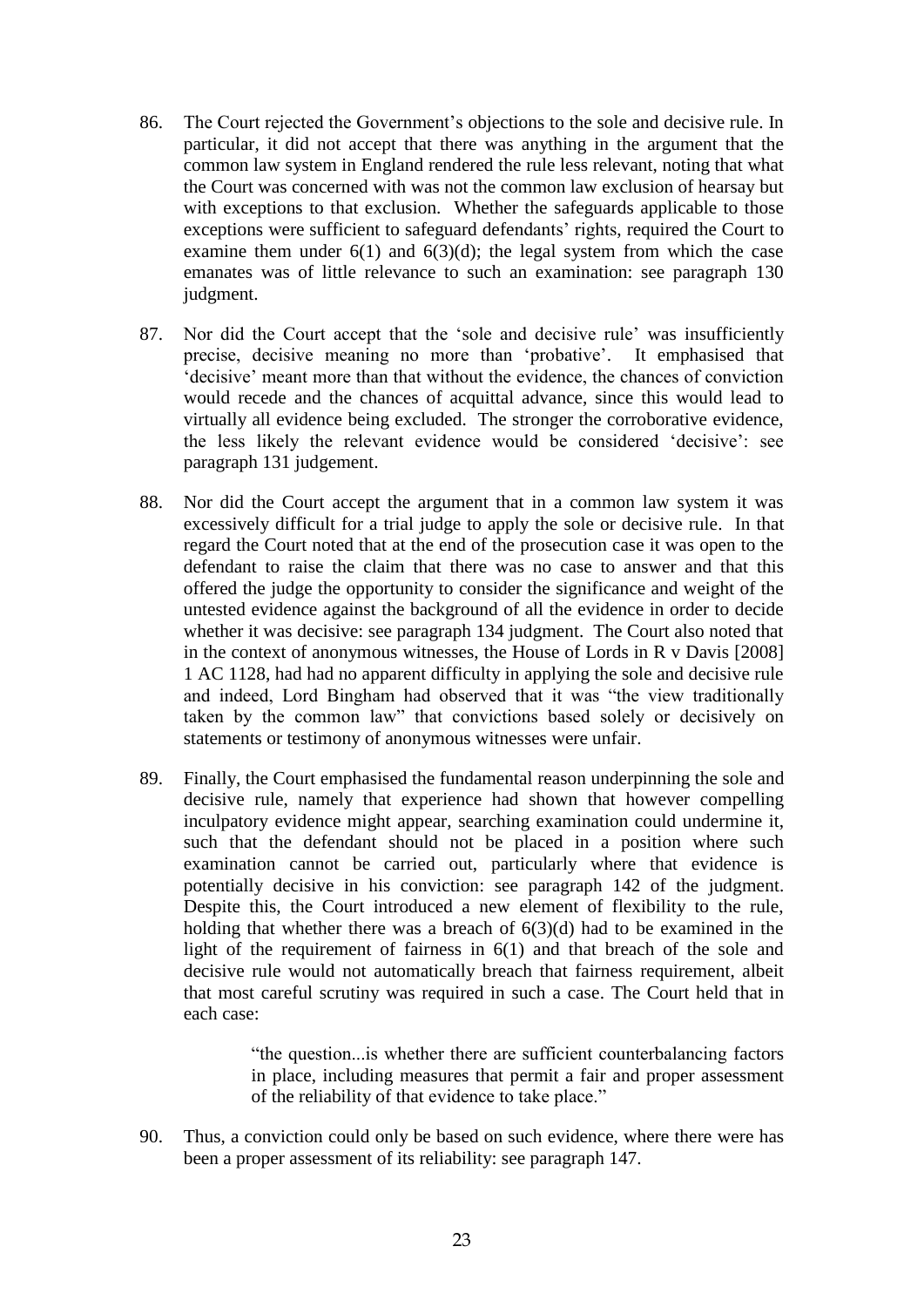- 91. The Court then went on to examine the procedural safeguards contained in the 1988 and 2003 Acts. The Court considered it to be of particular significance that under the 2003 Act the trial judge was required to stop the proceedings if satisfied at the close of the prosecution that any conviction would be based "wholly or partly" on hearsay evidence and that the statement in question is so unconvincing, considering its importance in the case, that a conviction would be unsafe: see paragraph 149 judgment. It concluded that the safeguards provided in the Acts, as well as in section 78 of the Police and Criminal Evidence Act and common law were "strong safeguards designed to ensure fairness": see paragraph 150-151.
- 92. The Court then turned to examine the application of these safeguards to the facts of the two cases. In the first case, Al Khawaja, a consultant physician, was convicted of indecent assault of two female patients, ST and VU. ST committed suicide before the trial but had made a statement to the police and had spoken to two friends about the assault. The judge allowed her statement to be read to the jury. During summing up, the Judge reminded the jury that the evidence had not been tested in cross examination and should therefore be afforded less weight than might otherwise have been the case. The applicant's appeal to the Court of Appeal on the basis that S.T.'s statement should not have been read to the jury was rejected. The Court held that S.T.'s statement was decisive in his conviction but noted that in accordance with approach explained above, that was not conclusive. The Court then went on to carry out a relatively light touch review of the procedural protections as applied (including the direction given to the jury) and the corroborative evidence that supported the reliability of S.T.'s statement. It concluded that "there were sufficient counterbalancing factors to conclude that the admission in evidence of S.T.'s statement did not result in a breach of art  $6(1)$  read in conjunction with art.  $6(3)(d)$  of the Convention.": see paragraph 158 judgment.
- 93. By contrast, in the second case, Tahery, there was no evidence to corroborate the relevant witness statement. In that case, the defendant was accused of having stabbed S. The only evidence was a statement by T, given two days after the stabbing. The Judge allowed that statement to be read on the basis that T was too afraid to give evidence having received visits and calls, none of which were said to have been by the applicant. The Court of Human Rights did not accept the findings of the domestic courts that the prejudice in admitting this evidence was counterbalanced by the ability of the applicant to give evidence and/or call witnesses and by the warning given by the trial judge to the jury, albeit "full and carefully phrased" that it was necessary to approach the evidence with care. As to this, the Court noted that:

"such a warning, however clearly or forcibly expressed, could be a sufficient counterbalance where an untested statement of the only prosecution eyewitness was the only direct evidence against the applicant",

that is, where all other evidence was wholly circumstantial: see paragraph 164 and also 161. Accordingly, the Court concluded that "the decisive nature of T's statement in the absence of any strong corroborative evidence in the case meant the jury [had been] unable to conduct a fair and proper assessment of the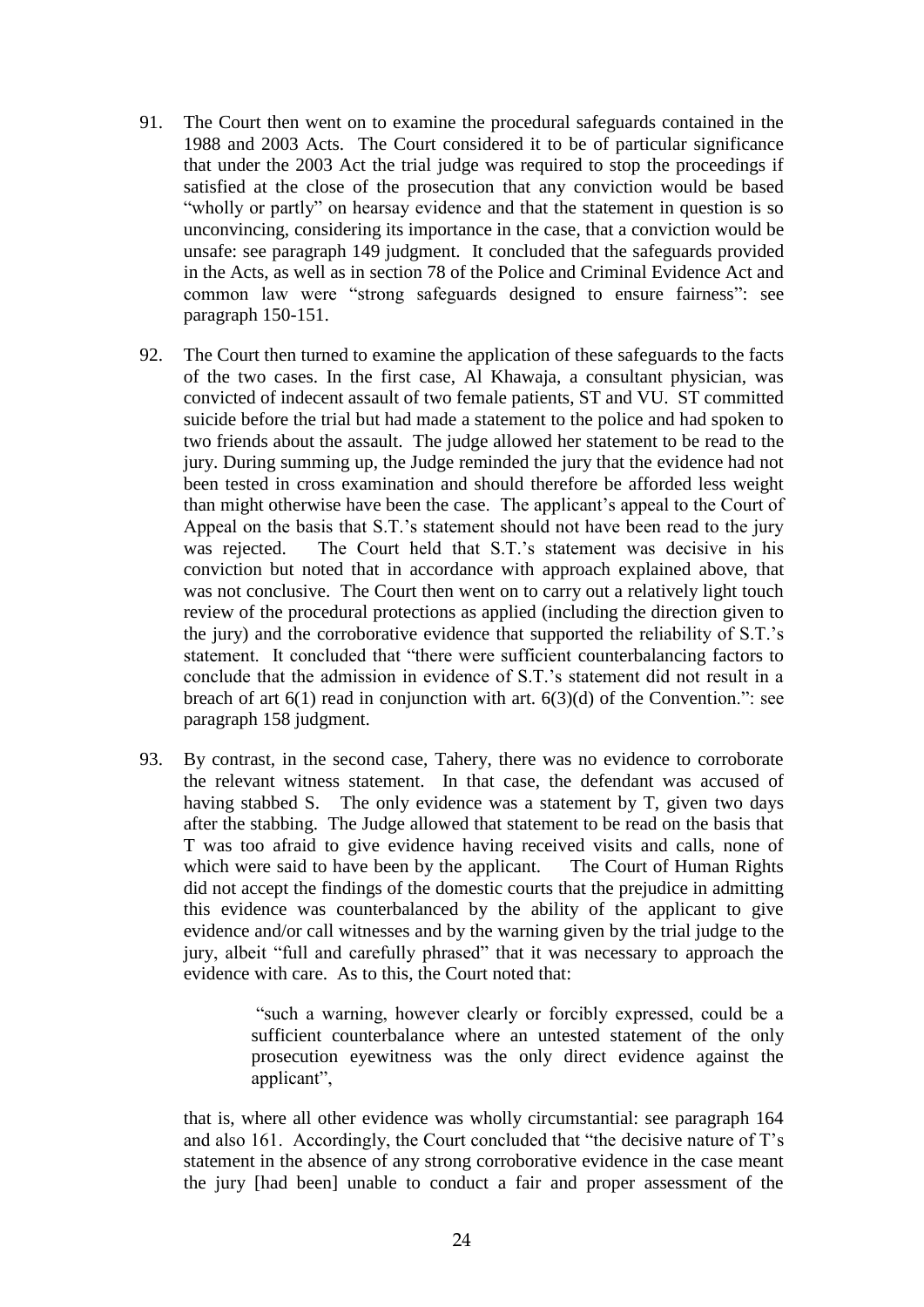reliability of T's evidence." According  $6(1)$ , read in conjunction with  $6(3)(d)$ was found to have been breached by the admission of T's statement: see paragraph 165 of the judgment.

- 94. To sum up, the Grand Chamber has added a degree of flexibility to the 'sole and decisive rule'.
	- (1) First, it has reiterated that there is no absolute right under  $6(3)(d)$ to cross examine witnesses and that inability to do so does not automatically constitute a breach of article 6; rather, regard must be had to whether that inability rendered the proceedings unfair under 6(1).
	- (2) Secondly, it has held that absent corroborative evidence, where witness evidence is the sole or decisive prosecution evidence, its admission will be likely to breach article 6(1). It is unclear however, whether that will also be the case where the relevant witness is absent due to fear engendered by the defendant, which the Court has stated is a special category.
- 95. The effect of Al-Khawaja on the admission of hearsay evidence was considered by the Court of Appeal Criminal Division in R. v Ibrahim (Dahir) [2012] EWCA Crim 837, [2012] 4 All E.R. 225 and then in R v Riat and others [2012] EWCA 1509. In the latter case, the Court held that:
	- (1) The common law prohibition on the admission of hearsay evidence remained the default rule. The Criminal Justice Act 2003, although widening the categories of hearsay which might be admitted, did not elevate hearsay to the same level as firsthand evidence. Horncastle was not to be construed as meaning that hearsay evidence had to be shown to be reliable or independently verified before it could be admitted or left to the jury. For the purposes of a Crown Court dealing with such cases on a day-to-day basis, five propositions deriving from Horncastle and subsequent case law were central: (a) the law was as stated in the Act, to which there was a six-step approach, namely:
		- iii. Is there a specific statutory justification (or 'gateway') permitting the admission of hearsay evidence (s 116-118) ?
		- iv. What material is there which can help to test or assess the hearsay (s  $124$ )?
		- v. Is there a specific 'interests of justice' test at the admissibility stage ?
		- vi. If there is no other justification or gateway, should the evidence nevertheless be considered for admission on the grounds that admission is, despite the difficulties, in the interests of justice (s  $114(1)(d)$ ?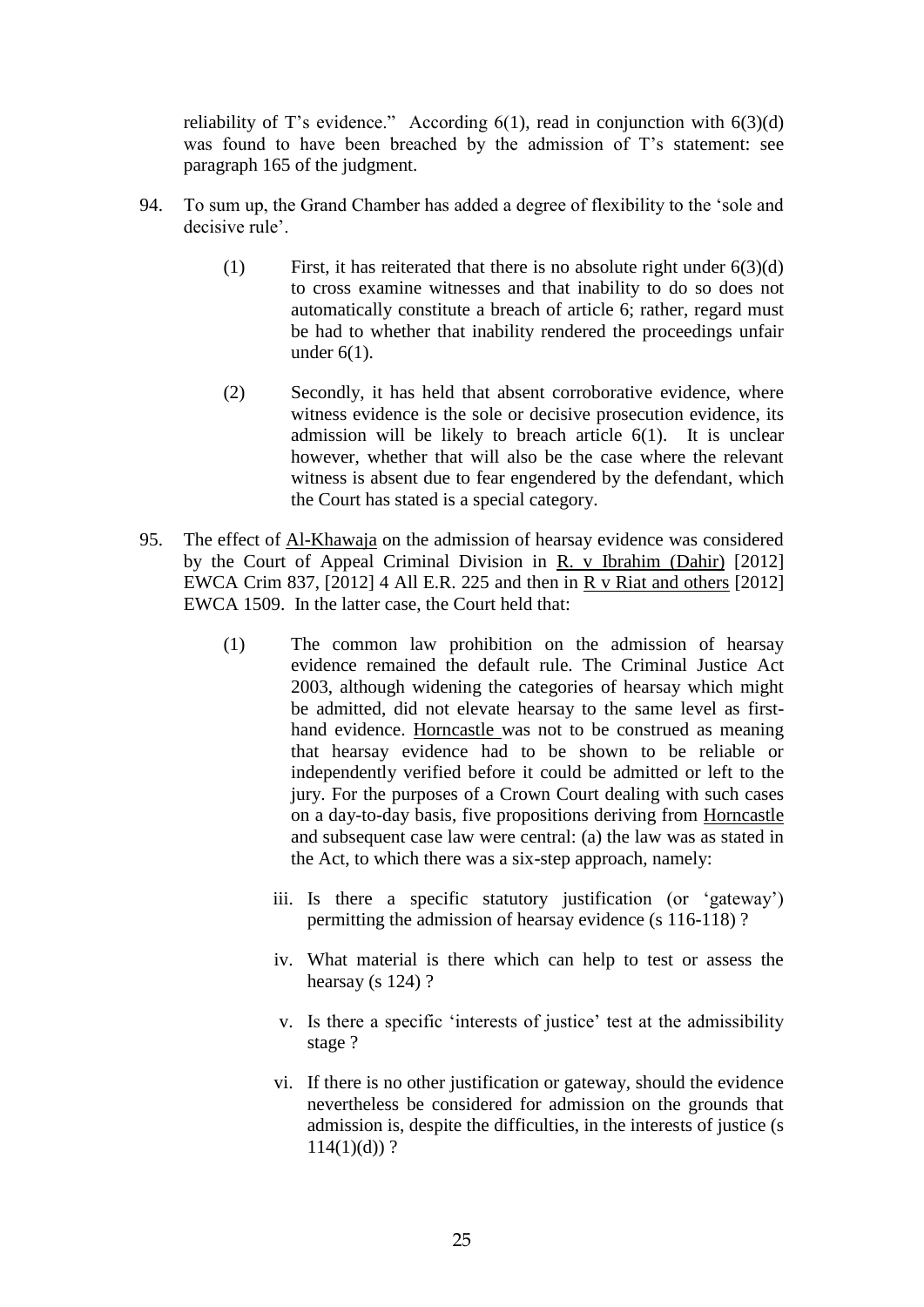- vii. Even if prima facie admissible, ought the evidence to be ruled inadmissible (s 78 PACE and/or s 126 CJA) ?
- viii. If the evidence is admitted, then should the case subsequently be stopped under section 125 ?
- (2) Iin case of conflict between Horncastle and Al-Khawaja v United Kingdom, a domestic court was obliged to follow the former;
- (3) although the importance of the hearsay evidence to the case was a vital consideration, there was no overarching rule that hearsay evidence which was "sole or decisive" was automatically inadmissible;
- (4) Crown Court judges generally needed to look no further than the Act and Horncastle;
- (5) neither the Act nor Horncastle permitted hearsay evidence to be automatically admissible as if it were first-hand evidence,
- (6) With regard to the statutory gateways permitting the admission of hearsay evidence, it was clear from s.116 of the Act that a reason for resorting to second-hand evidence had to be shown, for example, a witness's illness or death. Absence abroad would only suffice if it was not reasonably practicable to bring the witness to court in person or by video link. If a witness was lost, reasonably practicable steps must have been taken, not only to find him, but also to keep in touch with him before he disappeared. Where a witness was in fear of giving evidence, s.116(4)(c) required consideration of special measures.
- 96. The Court also noted that where a specific gateway for admission was passed, the court had then to consider the reliability of the evidence and the practicability of the jury testing its reliability, to which s.124 was critical. Where a specific gateway was not passed, there was a general residual power to admit hearsay evidence under s.114(1)(d) subject to the non-exhaustive considerations in s.114(2). Even if hearsay evidence was prima facie admissible, it had not to be simply "nodded through"; it could still be ruled inadmissible under s.126 of the Act or under the Police and Criminal Evidence Act s.78 (paras 19-25). The evidence could also be stopped under s.125 of the 2003 Act.

Prisoner voting rights

- 97. On 22 May 2012 the Court of Human Rights gave its judgment in the case of Scoppola v Italy (no. 3) App. No. 126/05.
- 98. The case concerned Mr Scoppola's loss of the vote following his criminal conviction for killing his wife and wounding one of his sons. The UK Government had been given leave to make submissions as a third party. The Court held, by a majority, that there had been no violation of Article 3 of Protocol No. 1 (right to free elections) to the Convention. Under Italian law only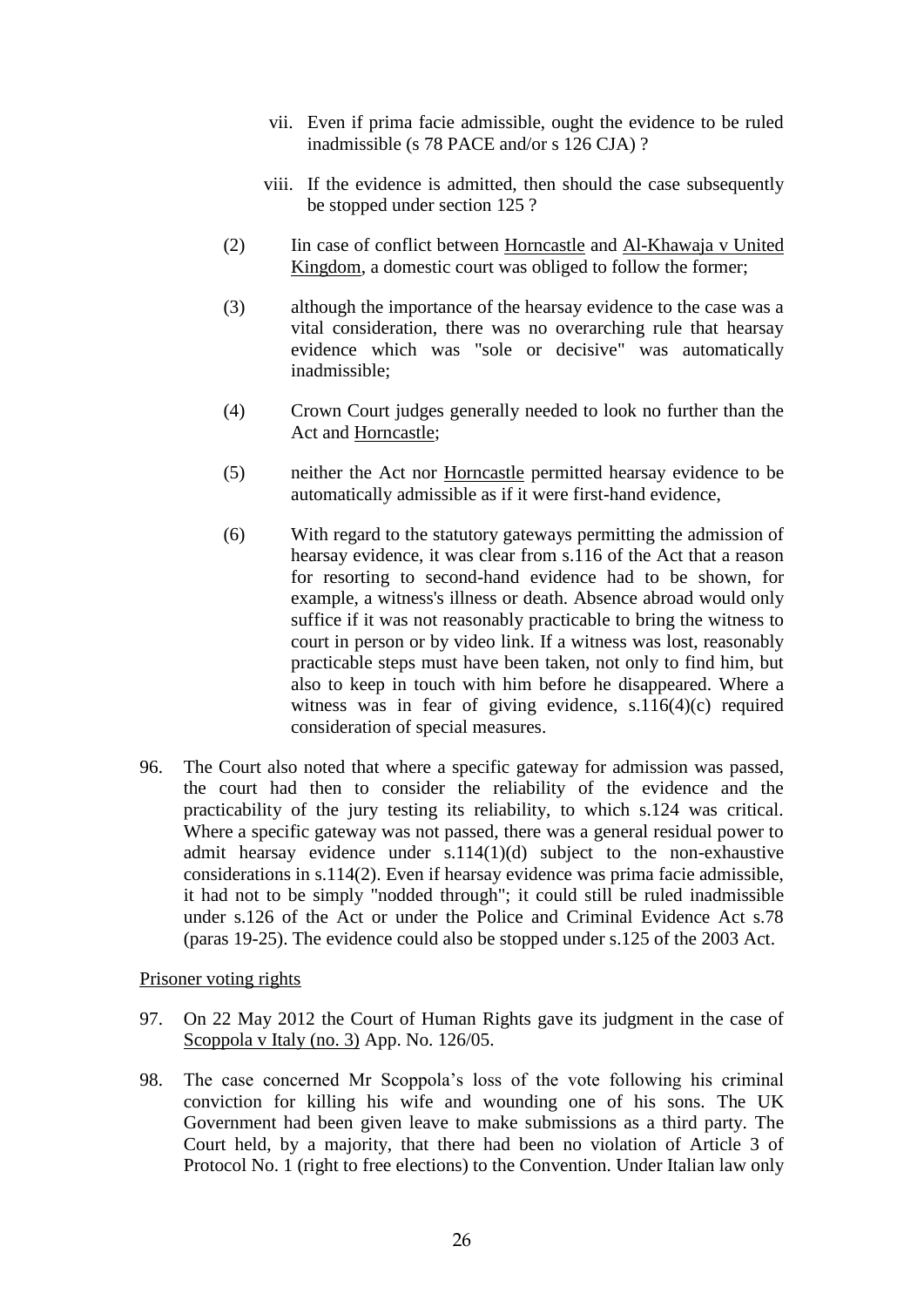prisoners convicted of certain offences against the State or the judicial system, or sentenced to at least three years' imprisonment (which allowed for the personal circumstances of the defendant to be taken into account), lost the right to vote. There was, therefore, no general, automatic, indiscriminate measure of the kind that led the Court to find a violation of Article 3 of Protocol No. 1 in the Hirst (no. 2) case.

99. The Court expressly rejected the UK argument that it should resile from its judgment in Hirst (no. 2) v. the United Kingdom (no. 74025/01) of October 2005 and reiterated that general, automatic and indiscriminate disenfranchisement of all serving prisoners, irrespective of the nature or gravity of their offences was incompatible with Article 3 of Protocol No. 1 (right to free elections). However, it accepted the United Kingdom Government's argument that each State should have a wide discretion as to how a ban is regulated, both as regards the types of offence that should result in the loss of the vote and as to whether disenfranchisement should be ordered by a judge in an individual case or should result from general application of a law. Importantly, the Court accepted that it was not necessary for a judge to decide whether or not the right to vote should be lost. The Court accepted that this could be decided by the legislature provided the measures adopted were proportionate. Thus, it held at paragraphs 101-102:

> "...according to the comparative-law data in the Court's possession ...arrangements for restricting the right of convicted prisoners to vote vary considerably from one national legal system to another, particularly as to the need for such restrictions to be ordered by a court...

> 102. This information underlines the importance of the principle that each State is free to adopt legislation in the matter in accordance with "historical development, cultural diversity and political thought within Europe, which it is for each Contracting State to mould into their own democratic vision" (see Hirst (no. 2) [GC], cited above, § 61). In particular, with a view to securing the rights guaranteed by Article 3 of Protocol No. 1 (see Hirst (no. 2) [GC], cited above, § 84, and Greens and M.T., cited above, § 113), the Contracting States may decide either to leave it to the courts to determine the proportionality of a measure restricting convicted prisoners' voting rights, or to incorporate provisions into their laws defining the circumstances in which such a measure should be applied. In this latter case, it will be for the legislature itself to balance the competing interests in order to avoid any general, automatic and indiscriminate restriction. It will then be the role of the Court to examine whether, in a given case, this result was achieved and whether the wording of the law, or the judicial decision, was in compliance with Article 3 of Protocol No. 1."

100. Interestingly, in its Press Release in relation to the implications of case, the Court expressly stated that its judgment had implications for the judgment Greens and M.T. v. the United Kingdom (nos. 60041/08 & 60054/08) of 23 November 2010. In that case the Court had noted that there had been no amendment to the law in the UK since Hirst (no. 2). This had led to a situation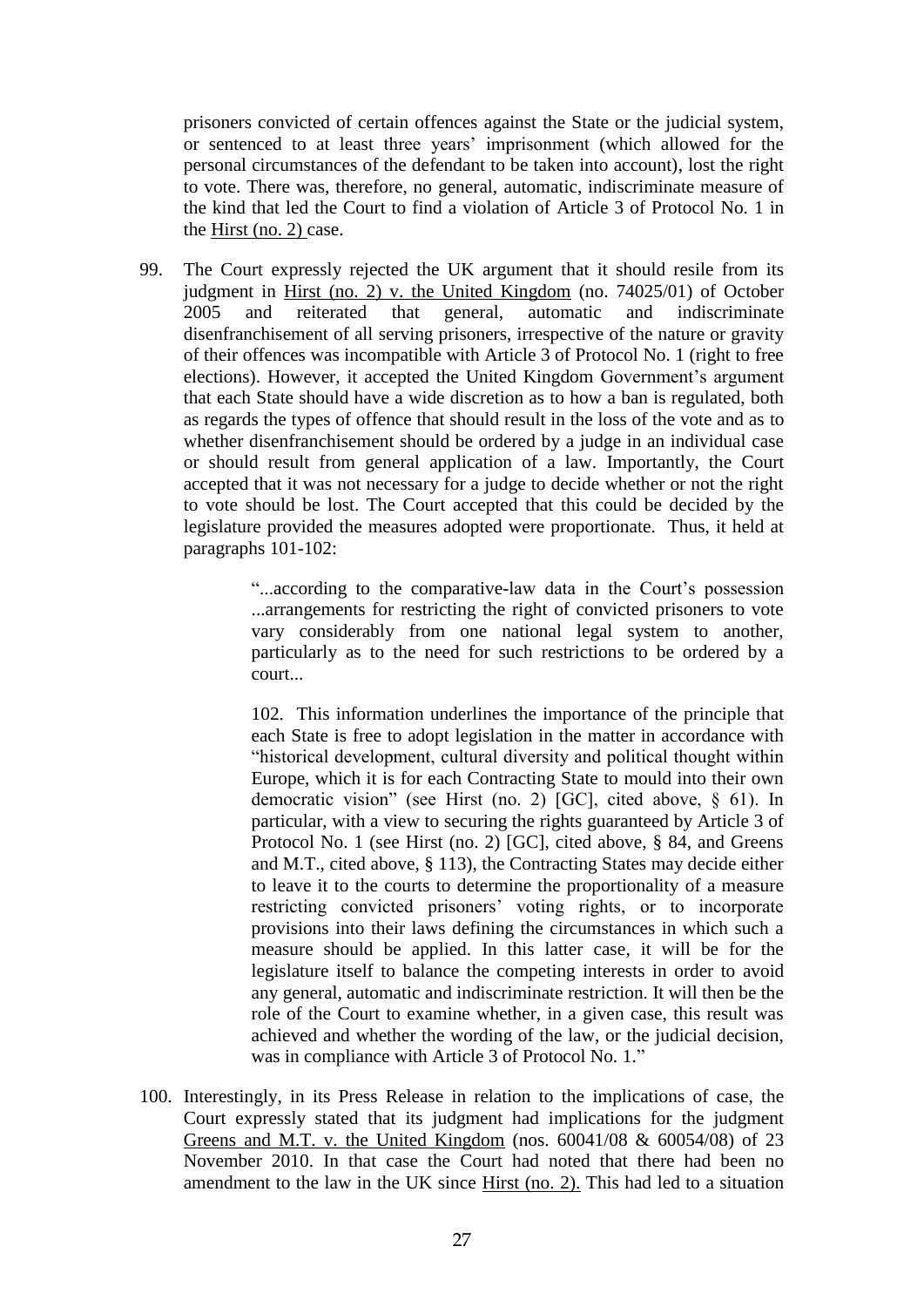where approximately 2,500 similar applications had been lodged at the Court, with the number continuing to grow. Whilst the Court had stated that it did not consider it appropriate to give guidance as to the content of future legislative proposals, it considered that the lengthy delay demonstrated the need to set a timetable for the introduction of proposals to amend the electoral law. The Court had therefore held that the UK Government should bring forward legislative proposals to amend the law within six months of Greens and M.T becoming final, which occurred on 11 April 2011. The UK government sought an extension of time on the basis that it should be able to wait until the Grand Chamber had given its judgment in Scoppola (No. 3). On 30 August 2011 that application was examined by the Court. The Court expressed the view that further unnecessary delay could not be contemplated, having regard to the time which had already passed since the Court's ruling in Hirst (no. 2) but nevertheless granted an extension of six months, to start running from the date of the Grand Chamber judgment in Scoppola (no. 3). Accordingly, legislative proposals to comply with Hirst (no. 2) must be brought forward by 22 November 2012 (6 months from the judgment in Scoppola (no.3)).

#### Deprivation of liberty and "kettling"

- 101. The European Court of Human Rights, sitting as a Grand Chamber, gave its judgment in Austin & Others v United Kingdom (2012) 55 EHRR 14 (App. Nos. 39692/09, 40713/09 and 41008/09) on 15 March 2012. The cases arose out of the well-known demonstration in Oxford Circus on 1 May 2001 which resulted in the development of the phenomenon of "kettling" as a technique of policing in this country. The applicants were not all members of the demonstration but they had all become caught up within a police cordon for up to 7 hours. They complained that this was a deprivation of liberty and contrary to Article 5 of the Convention. The domestic Courts, including the House of Lords, had held that there was no deprivation of liberty and no breach of Article 5.
- 102. The Court first set out its general principles on Article 5. First, at para 53, the Court reiterated the doctrine that the Convention is a "living instrument" which must be interpreted in the light of present day conditions and of the ideas prevailing in democratic States today. However, the Court went on to emphasise that this does not mean that it can create a new right, or that it can whittle down an existing right, or create a new exception or justification which is not expressly recognised in the Convention.
- 103. Secondly, at para 54, the Court stated that the Convention must be read as a whole and interpreted in such a way as to promote internal consistency and harmony between its various provisions. In particular, the Court took the view that it was appropriate to interpret Article 5 having regard to Article 2 of Protocol No. 4, which guarantees the right to liberty of movement, even though the United Kingdom has not ratified that Protocol. This led the Court to the following views:
	- (1) Article 5 should not in principle be interpreted in such a way as to incorporate the requirements of Protocol No. 4 in respect of States which have not ratified it, including the United Kingdom. At the same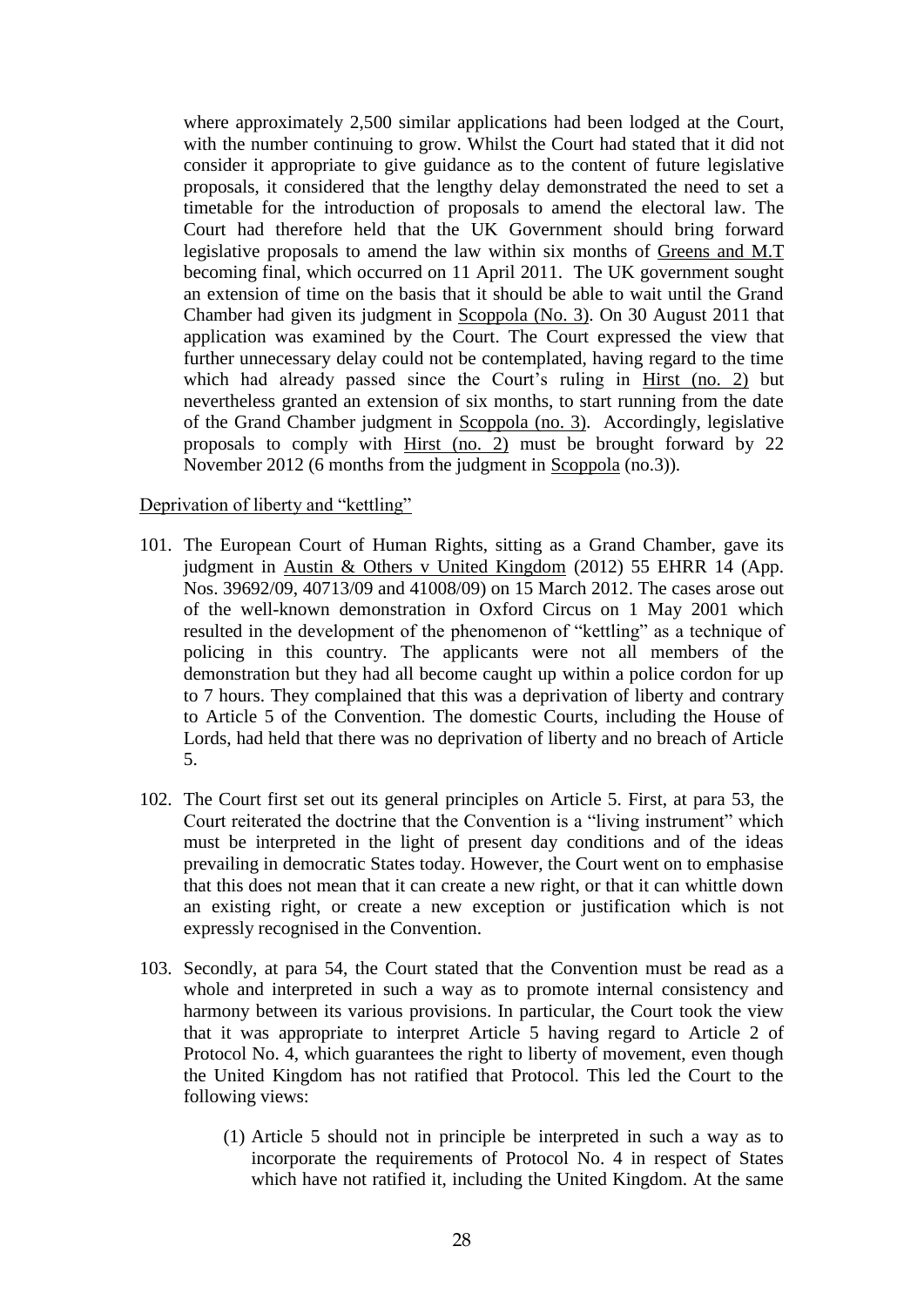time Article 2(3) of Protocol No. 4 permits restrictions to be placed on the right to liberty of movement where necessary, among other things, for the maintenance of public order, the prevention of crime or the protection of the rights and freedoms of others. The Court noted that, in certain well-defined circumstances, Articles 2 and 3 of the Convention imposed positive obligations on the authorities to take preventative operational measures to protect individuals at risk of serious harm from the criminal acts of other individuals. Article 5 cannot be interpreted in such a way as to make it impracticable for the police to fulfil their duties of maintaining order and protecting the public, provided that they comply with the underlying principle of Article 5, which is to protect the individual from arbitrariness: see para 56 of the judgment.

- (2) Article 5(1) is not concerned with mere restrictions on liberty of movement, which are governed by Article 2 of Protocol No. 4. In order to determine whether someone has been "deprived of his liberty" within the meaning of Article 5(1) the starting-point must be his concrete situation and account must be taken of a whole range of criteria, such as the type, duration, effects and manner of implementation of the measure in question. The difference between deprivation of, and restriction upon, liberty is one of degree or intensity and not one of nature or substance.
- (3) The purpose behind the measure in question has not previously been mentioned in the Court's case law as a factor to be taken into account when deciding whether there has been a deprivation of liberty. Indeed it is clear from the previous case law that an underlying public interest motive has no bearing on the question of whether that person has been deprived of his liberty: see para 58 of the judgment. However, the Court was of the view that the requirement to take account of the "type" and "manner of implementation" of the measure in question does enable it to have regard to the specific context and circumstances surrounding types of restriction when these are not classic forms of deprivation of liberty, such as confinement in a cell. Like the domestic courts the Court took the view that there can commonly be situations where the public may be called on to endure restrictions on freedom of movement in the interests of the common good but which would not be regarded as a deprivation on liberty, e.g. travel by public transport or on the motorway or attendance at a football match. The Court took the view that such commonly recurring restrictions on movement are not deprivations of liberty so long as they are rendered unavoidable as a result of circumstances beyond the control of the authorities and are necessary to avert a real risk of serious injury or damage and are kept to the minimum required for that purpose: see para 59 of the judgment.
- (4) However, the Court did not exclude the possibility that the use of containment and crowd control techniques could, in particular circumstances, give rise to an unjustified deprivation of liberty. In each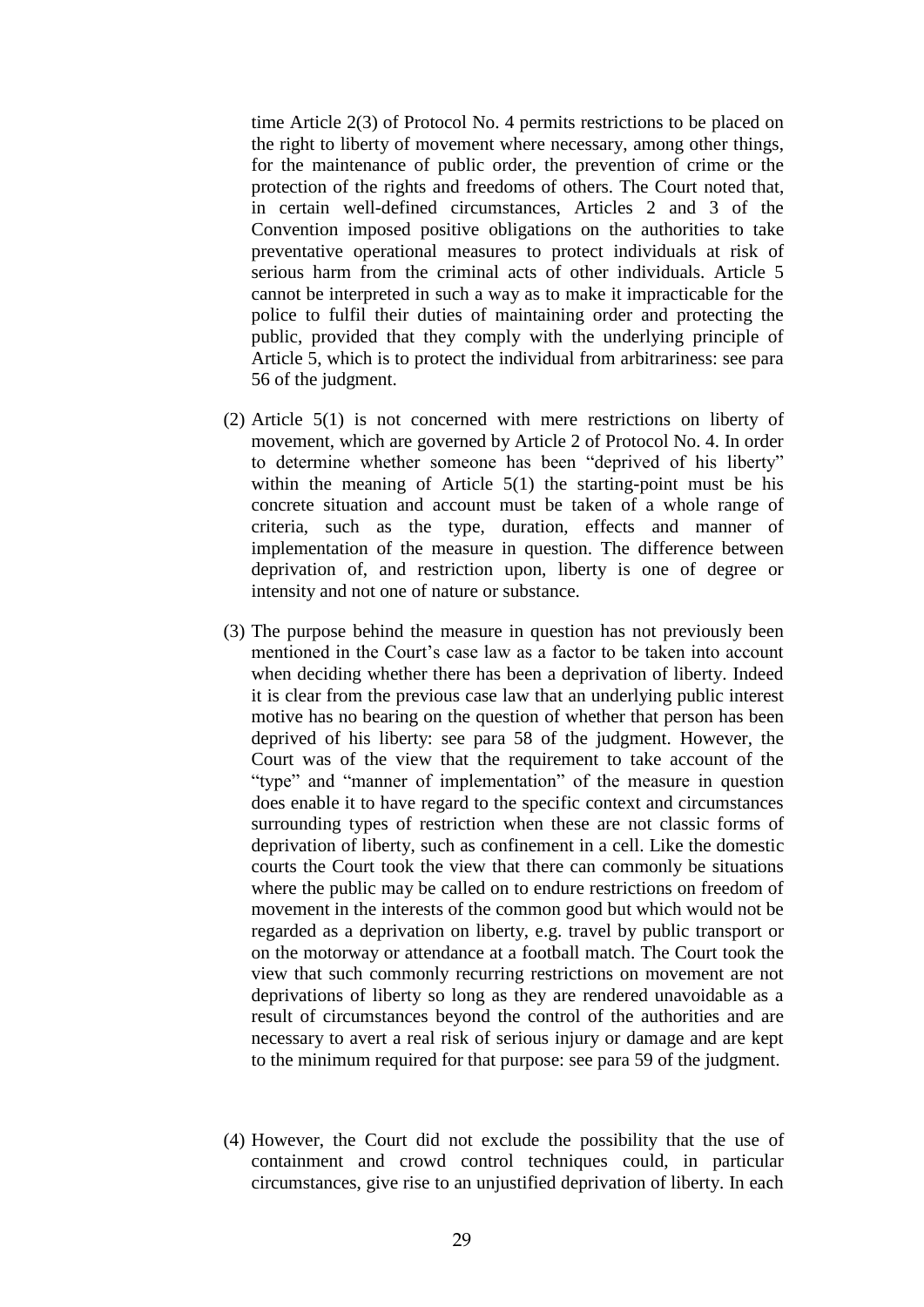case Article 5(1) must be interpreted in a manner which takes into account the specific context in which the techniques are deployed, as well as the responsibilities of the police to fulfil their duties of maintaining order and protecting the public.

- 104. When the Court turned to apply those principles to the facts of the case before it, it had regard to the principle that the Convention scheme is intended to be "subsidiary to the national systems safeguarding human rights": see para 61 of the judgment. The Court said that it must be cautious in taking on the role of a first-instance tribunal of fact where this is not rendered unavoidable by the circumstances of a case. As a general rule, where domestic proceedings have taken place, it is not the Court's task to substitute its own assessment of the facts for that of the domestic courts. Although the Court is not bound by the findings of those courts and remains free to make its own appreciation of the facts in the light of all the material before it, in normal circumstances it requires cogent reasons to depart from the findings of fact reached by domestic courts. In the present context the Court noted that there had been a trial at first-instance lasting three weeks before Tugendhat J.
- 105. The Court considered that the nature of the containment within the cordon, its duration and its effects on the applicants, in terms of physical discomfort and inability to leave Oxford Circus, all pointed to there having been a deprivation of liberty. However, the Court was ultimately of the view that, taking into account the type and manner of implementation of the measure in question, there had not in fact been such a deprivation of liberty: see paras 64-68 of the judgment.
- 106. At para 68 the Court emphasised that its conclusion was based on the specific and exceptional facts of the case. It also wished to underline that measures of crowd control should not be used by national authorities directly or indirectly to stifle or discourage protest, given the fundamental importance of freedom of expression and assembly in all democratic societies. The Court ended by saying:

"Had it not remained necessary for the police to impose and maintain the cordon in order to prevent serious injury or damage, the "type" of the measure would have been different and its coercive and restrictive nature might have been sufficient to bring it within Article 5."

The Court also emphasised that it had not been called upon to consider any complaint under Article 10 or Article 11 of the Convention. In other cases in the future the right to freedom of expression and the right to peaceful assembly may well be invoked. The question of whether policing techniques are justified would then have to be considered under paragraph 2 of Articles 10 and/or 11, to assess whether the restriction on those rights was necessary and proportionate.